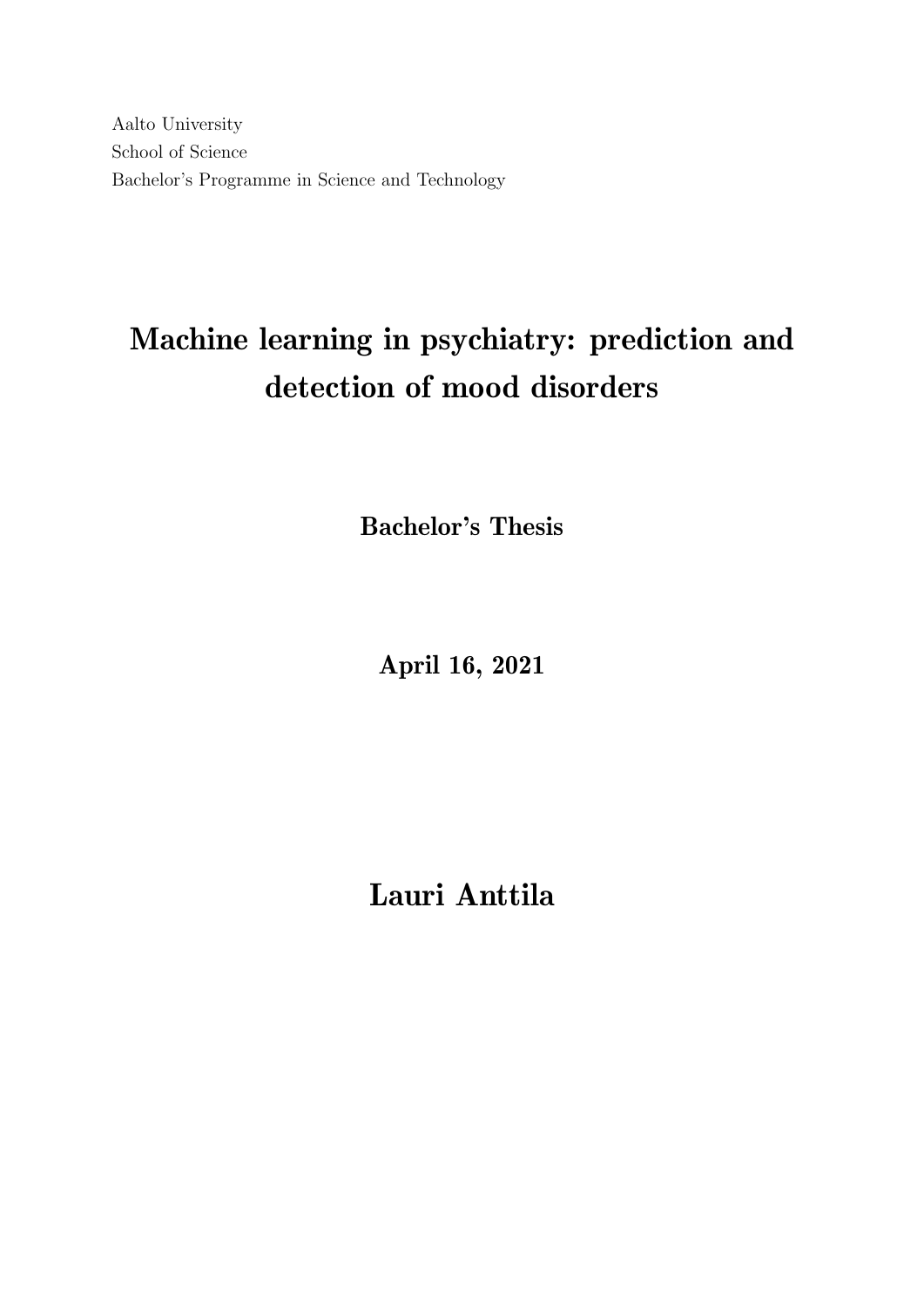## Aalto University ABSTRACT OF School of Science **BACHELOR'S THESIS**

Bachelor's Programme in Science and Technology

| Author:          | Lauri Anttila                                                    |  |
|------------------|------------------------------------------------------------------|--|
| Title of thesis: | Machine learning in psychiatry: prediction and detection of mood |  |
|                  | disorders                                                        |  |
| Date:            | April 16, 2021                                                   |  |
| Pages:           | 32                                                               |  |
| Major:           | Computer Science and Engineering                                 |  |
| Code:            | SCI3027                                                          |  |
| Supervisor:      | Professor Eero Hyvönen                                           |  |
| Instructor:      | D.Sc., Talayeh Aledavood (Department of Computer Science)        |  |

The large prevalence of smart devices has enabled the collection of multivariate and granular personal data. Recently, machine learning has been used to find markers of mental health disorders from passively collected data, which could lead to more accurate diagnoses and personalized treatment.

This thesis is a literature review of 19 studies, which use machine learning with passive data to predict or detect mood disorders. Common themes are extracted, categorized and analyzed.

The goal of the thesis is to find effective methods of machine learning in this context, explore the potential for digital phenotyping and discuss the important aspects of future research in this domain.

The literature was sought with following criteria: 1) Machine learning is used as the statistical tool, 2) Passive data is used for input, 3) The goal of the study is to predict or detect mood disorders, or their indicators. In the end, 19 valid papers from 2015 - 2021 were included in the review.

Multiple approaches were seen in these 19 studies. Even though similarities can be found within single analysis categories (e.g. model selection), deeper patterns between categories are not found. This is attributed to the fact that the research is still in its infancy and effective methodology has not yet emerged, thus the approaches are more experimental. Furthermore, no significant differences were found between the methods used in prediction and detection.

The most common models used were Support Vector Machine and Random Forest. Reasons for model selection were not elaborated in the studies, but the strengths of the models and potential reasoning for use are discussed in this thesis.

The collected data was high-dimensional, which lead to large feature vectors. A majority of the studies used feature reduction methods, but with largely different approaches.

Model validation consisted mainly of leave-one-out cross-validation and k-fold cross-validation, which are the traditional methods of validation.

The challenges reported in the studies were small sample size, high dimensionality, problems of data collection and generalizability of the findings.

Most significant sources of data were location, activity, sleep and circadian rhythm. Studies concluded that these sources could be used to predict or detect mood disorders with machine learning.

In conclusion, prediction and detection of mood disorders is possible with machine learning, but there are challenges to address before the research could be applied in a clinical application. Future research should focus on robust data collection methods, effective pre-processing and feature reduction methods as well as addressing the privacy aspects.

| Keywords: | machine learning, mood disorder, digital phenotyping, review |
|-----------|--------------------------------------------------------------|
| Language: | English                                                      |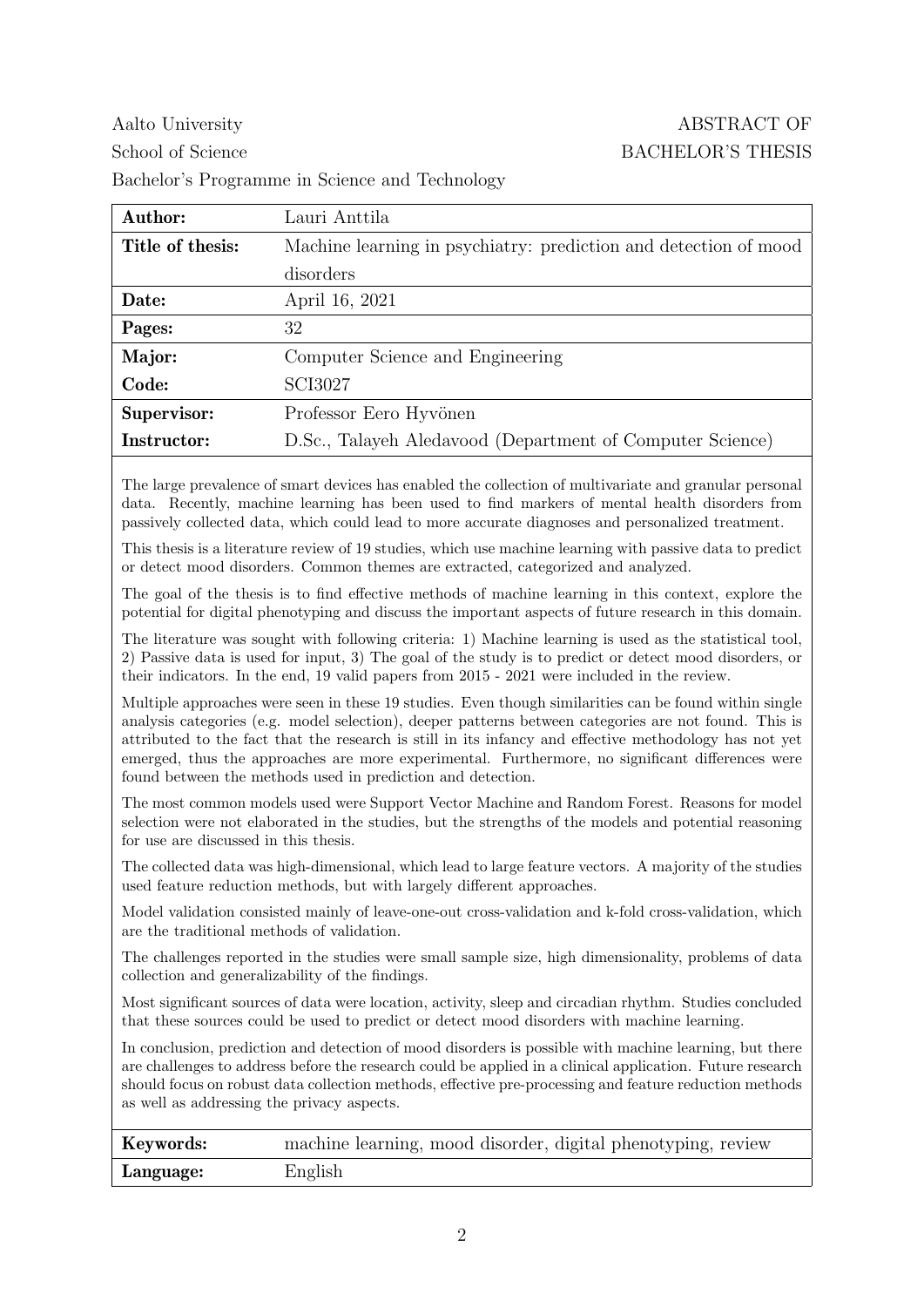| <b>Contents</b> |
|-----------------|
|-----------------|

| Introduction<br>$\mathbf{1}$ |                | $\bf{5}$                                                                                  |                  |
|------------------------------|----------------|-------------------------------------------------------------------------------------------|------------------|
| $\bf{2}$                     |                | <b>Background</b>                                                                         | $\boldsymbol{6}$ |
|                              | 2.1            | Mood disorders and the current state of mental health                                     | 6                |
|                              | 2.2            | Data collection and digital phenotyping $\ldots \ldots \ldots \ldots \ldots \ldots$       | $\overline{7}$   |
|                              | 2.3            |                                                                                           | $\overline{7}$   |
| $\bf{3}$                     |                | Methodology                                                                               | $\overline{7}$   |
|                              | 3.1            |                                                                                           | 8                |
|                              | 3.2            |                                                                                           | 8                |
|                              | 3.3            |                                                                                           | 8                |
| 4                            | <b>Results</b> |                                                                                           | 9                |
|                              | 4.1            |                                                                                           | 10               |
|                              | 4.2            |                                                                                           | 10               |
|                              | 4.3            |                                                                                           | 11               |
|                              | 4.4            |                                                                                           | 11               |
|                              | 4.5            |                                                                                           | 12               |
|                              | 4.6            |                                                                                           | 13               |
|                              | 4.7            |                                                                                           | 14               |
|                              | 4.8            |                                                                                           | 14               |
|                              | 4.9            |                                                                                           | 15               |
| $\bf{5}$                     |                | <b>Discussion</b>                                                                         | 15               |
|                              | 5.1            |                                                                                           | 16               |
|                              |                | 5.1.1<br>Data collection $\ldots \ldots \ldots \ldots \ldots \ldots \ldots \ldots \ldots$ | 16               |
|                              |                | 5.1.2<br>Pre-processing and feature reduction                                             | 17               |
|                              |                | 5.1.3                                                                                     | 17               |
|                              | 5.2            |                                                                                           | 19               |
|                              | 5.3            |                                                                                           | 19               |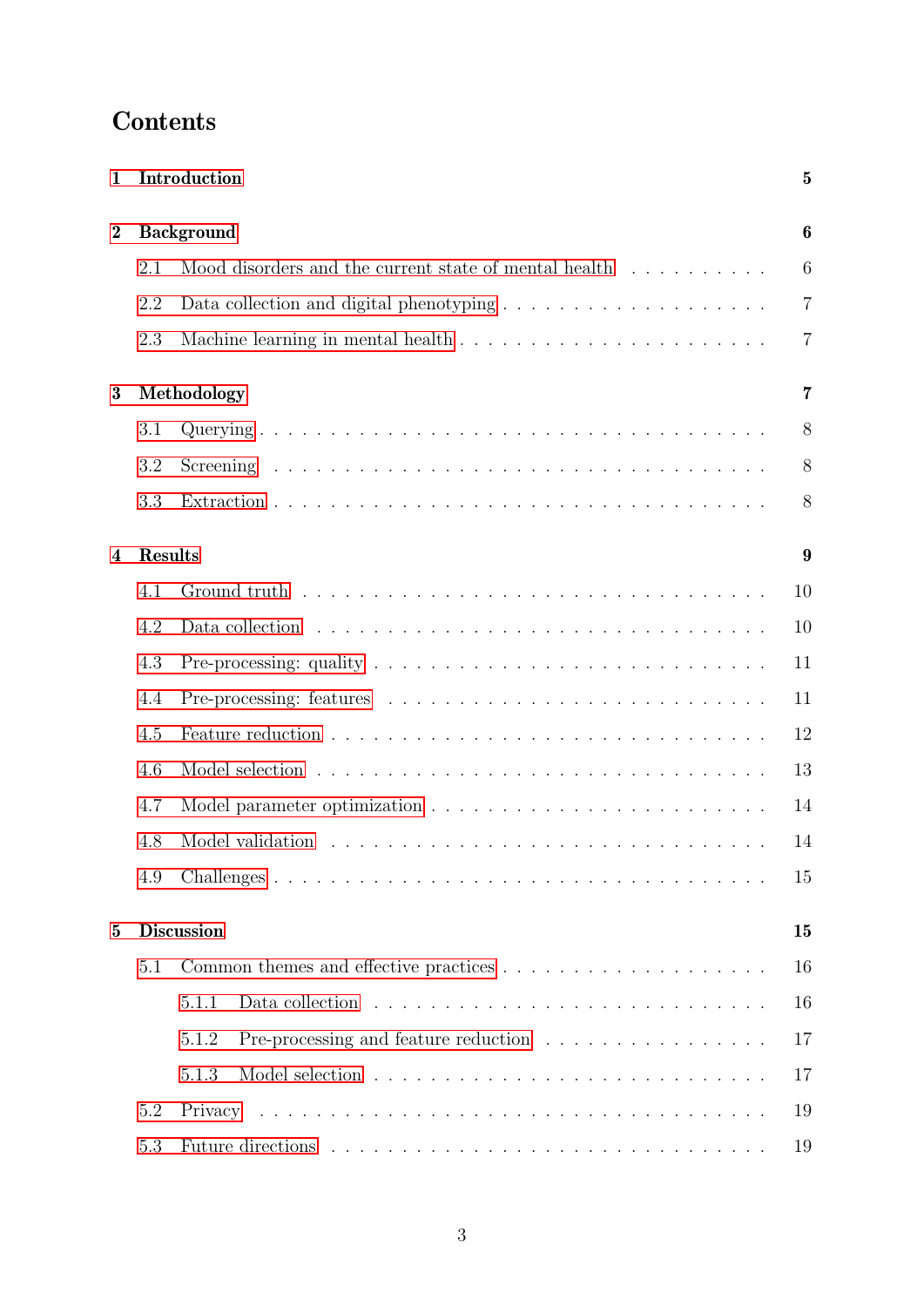## [6 Conclusion](#page-19-0) 20

#### [References](#page-19-0) 22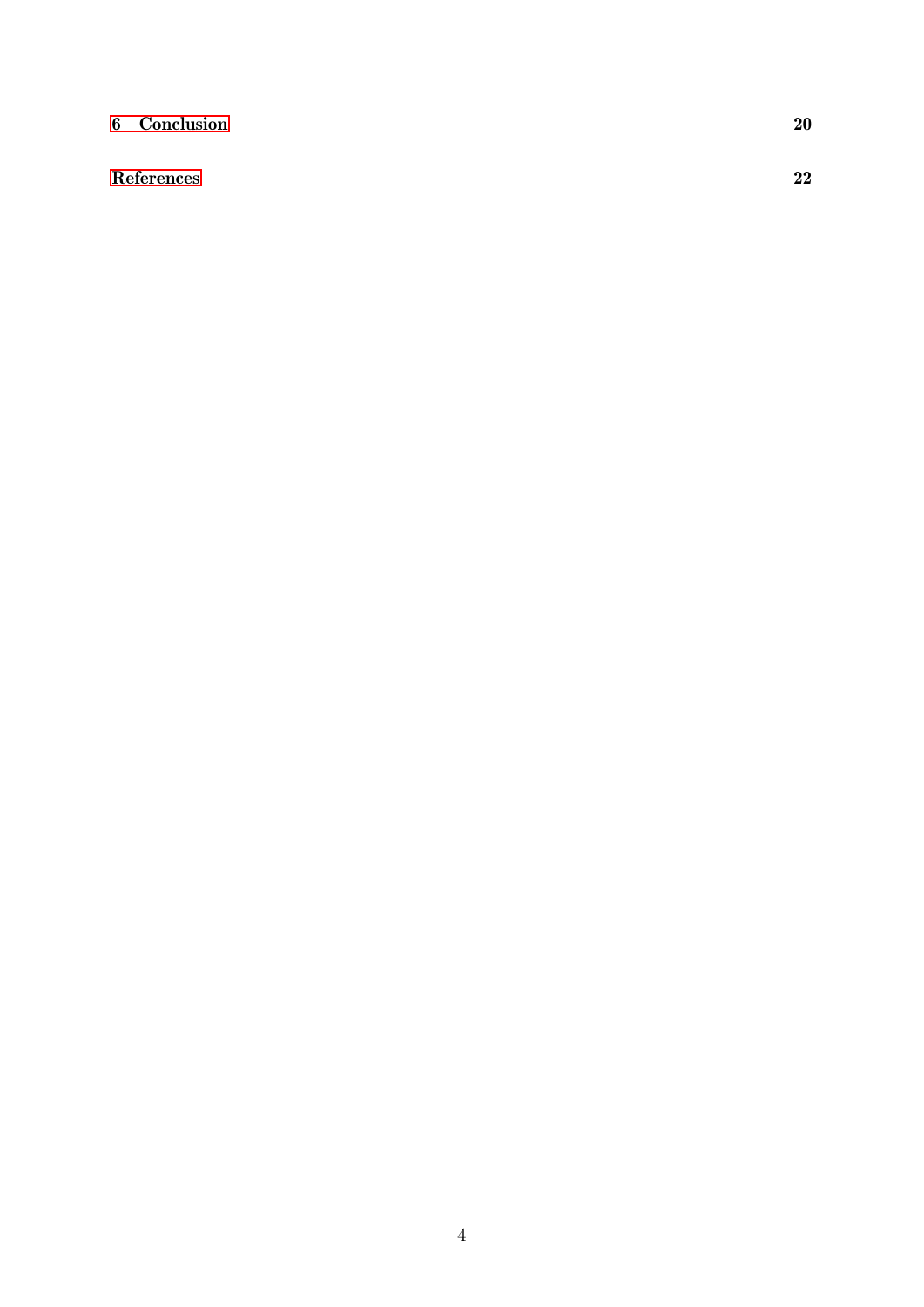## <span id="page-4-0"></span>1 Introduction

Mood disorders are a subset of mental health disorders, which affect the mood of an individual (e.g. depression). The 2017 Global Burden of Disease Study estimated mental disorders to affect 971 million people globally [\[19\]](#page-23-0). The current clinical practice of diagnosis and treatment of mood disorders consists of human expert assessments of patient behaviour and experiences. This is problematic as mood disorders can have overlapping symptoms [\[28\]](#page-30-0) and psychiatric patient's retrospective recall can be biased [\[5\]](#page-21-0). In order to get more accurate diagnoses to improve patient outcomes, more accurate biological indicators, commonly referred to as "biomarkers", for psychiatric disorders are needed [\[6\]](#page-21-1).

The recent searches for psychiatric biomarkers have focused on blood biomarkers and behavioral biomarkers [\[6\]](#page-21-1). Extracting behavioral information from patients is commonly done via clinical assessment from interviews [\[1\]](#page-21-2), where the patient may have to recall events from hours, days, or even weeks, earlier which can be subjective and biased. Digital phenotypes, i.e. digital behavioral patterns or markers that can be correlated with certain disorders or symptoms, could provide more reliable behavioral information and more accurate assessments.

Most people today have, and carry with them everywhere, a device that generates reliable and temporal information: a smartphone. The daily use of smartphones generates a behavioral fingerprint which could potentially be used to develop digital phenotypes and markers to diagnose psychiatric illnesses [\[25\]](#page-30-1). [Onnela and Rauch](#page-30-1) [\[25,](#page-30-1) p. 1691] define digital phenotyping as "moment-by-moment quantification of the individual-level human phenotype in situ using data from personal digital devices", whereas [Insel](#page-23-1) [\[17,](#page-23-1) p. 1215] defines it as "measuring behaviour from smartphone sensors, keyboard interactions and various features of voice and speech".

[Ben-Zeev et al.](#page-21-3) [\[4\]](#page-21-3) demonstrated that smartphone data allows passive and unobtrusive collection of data that can be used for indicators of mental health. Smartphones generate complex multivariate data with potential to extract intricate behavioral patterns [\[25\]](#page-30-1). However, such high-dimensional data is difficult to summarize, and the models for summarization must be carefully crafted to leverage the full potential of the data [\[25\]](#page-30-1).

Machine learning is a statistical tool that can be used to automatically detect meaningful patterns in high-dimensional data [\[30\]](#page-31-0). In recent years, studies have emerged on applying machine learning to mental health [\[31\]](#page-31-1). Due to the learning nature of machine learning methods, larger data sets are suitable, even required. Passive data collection can be used to gather granular data with large sample sizes [\[25\]](#page-30-1). This would imply machine learning could be a valuable statistical tool in predicting and classifying mood disorders and finding potential digital phenotypes of mood disorders.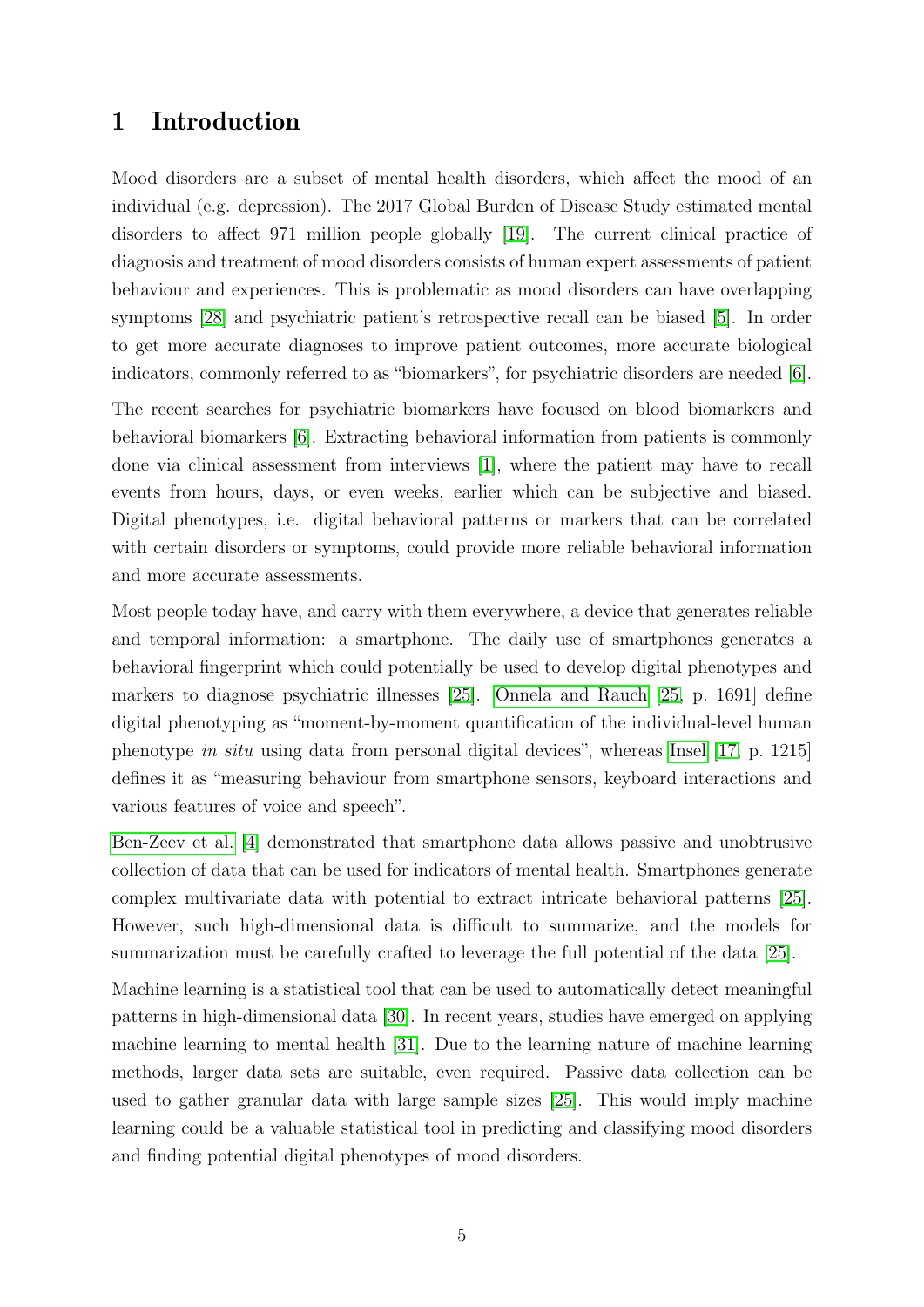This thesis reviews machine learning studies focused on predicting and classifying mood disorders from passive digital data. 107 amount of papers were queried and screened to find 19 relevant papers. Out of these papers, common themes and patterns in methods are categorized, analyzed and discussed.

The goals of the thesis consist of finding effective practices of machine learning methods in the context of mood disorders, finding potential digital phenotypes of mood disorders, and discussing future direction of research in this domain.

## <span id="page-5-0"></span>2 Background

This chapter introduces the necessary background information for the thesis. Mood disorders and the current state of mental health treatment, data collection and digital phenotyping as well as machine learning in mental health are covered.

#### <span id="page-5-1"></span>2.1 Mood disorders and the current state of mental health

Mood disorders are a subset of mental health disorders, which affect the mood of an individual. They include disorders such as major depressive disorder, bipolar disorder and dysthymia (persistent depressive disorder) [\[23\]](#page-30-2). The 2017 Global Burden of Disease Study estimated mental disorders to affect 971 million people globally, and from these, 264 million were credited to depressive disorders [\[19\]](#page-23-0). Even though these disorders are rather prevalent, people may not seek help due to public or personalized stigma [\[11\]](#page-22-0). Furthermore, the current methods of treatment and diagnosis have problems to be addressed.

Mental heath treatment and diagnosis are traditionally based on human expert assessment. Evaluations are usually conducted via interviews and questionnaires such as the Patient Health Questionnaire-9 (PHQ-9), and carried out in a clinical setting, a hospital or a treatment center, instead of the individual's natural environment. These methods of assessment are often met with various biases, as the recall of a patient may not be accurate and the motivation of the individual, or lack thereof, could direct their answers to minimize their problems or exacerbate them [\[4\]](#page-21-3). This can cause misdiagnosis and thus incorrect treatment. For example, [Singh and Rajput](#page-31-2) [\[32\]](#page-31-2) found that 69% of bipolar disorder cases are initially wrongly diagnosed, and receiving the correct diagnosis after a misdiagnosis can take on average 5-7 years.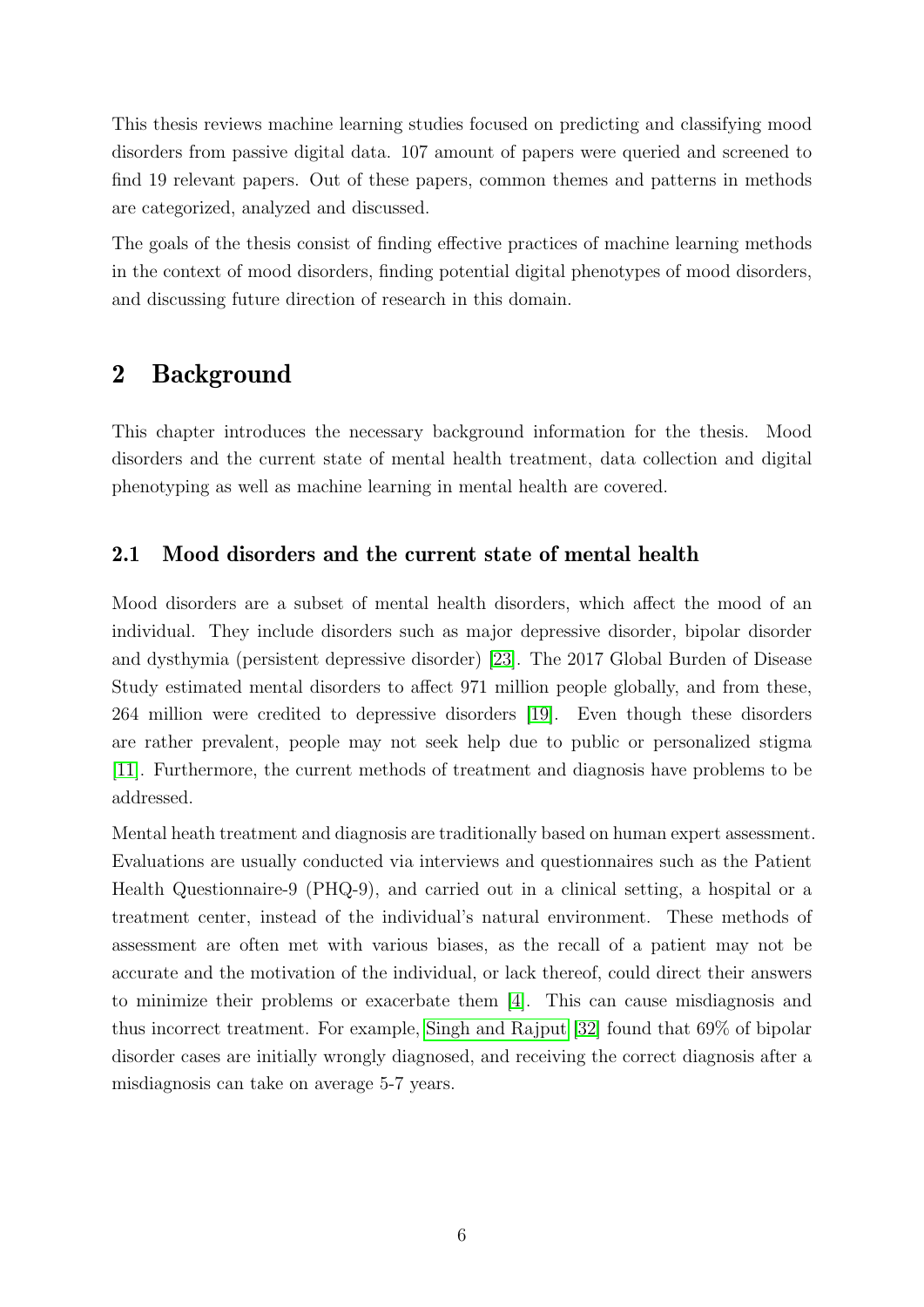#### <span id="page-6-0"></span>2.2 Data collection and digital phenotyping

The abundance of smartphones in the modern world opens up new avenues for data collection [\[17\]](#page-23-1). Smartphones have various sensors which can be polled rapidly, generating highly granular and temporal data from e.g. GPS, accelerometer, phone calls and texts, on-screen-time and Bluetooth [\[25\]](#page-30-1).

Digital phenotyping is a relatively new phenomenon [\[17\]](#page-23-1), where the digital behaviour of an individual is measured from passively collected data. Digital phenotyping could enable finding correlating behavioral patterns to various mental health disorders [\[4\]](#page-21-3).

In the future, digital phenotyping and machine learning could be used for effective monitoring of patients after treatment to detect deterioration or improvement of mental health. Furthermore, if the efficacy of machine learning models in this domain is shown to be highly performant and accurate, diagnosis could evolve from clinical human assessment into a partially or fully automated process.

#### <span id="page-6-1"></span>2.3 Machine learning in mental health

Machine learning is a suitable tool for individual clinical predictions, which could show benefits in early diagnosis, selection between drug treatments, treatment adjustment and tailored psychiatric care [\[7\]](#page-21-4). Compared to more classical statistical tools, which offer more retrospective results with in-sample estimates, machine learning success is evaluated by the prediction power in new individuals, out-of-sample estimates, and thus could be a candidate for future personalized psychiatry [\[7\]](#page-21-4).

Machine learning is rarely used clinically in mental health, and a Scopus search with the query ("machine learning" and "mental health") shows that the research in this area is still in the beginning stages, breaking 10 publications per year in 2012 and 100 publications per year in 2018. There are multiple aspects to be researched and validated, but machine learning seems to be a prospect of enabling various new approaches in the field of mental health.

## <span id="page-6-2"></span>3 Methodology

This thesis reviews studies that apply machine learning to passive digital data with the purpose of predicting or detecting mood disorders, mood disorder indicators or mood states. The methods of querying, screening, extracting and discussing the material are outlined in this chapter. All themes that are extracted are covered and explained in "Extraction" subsection.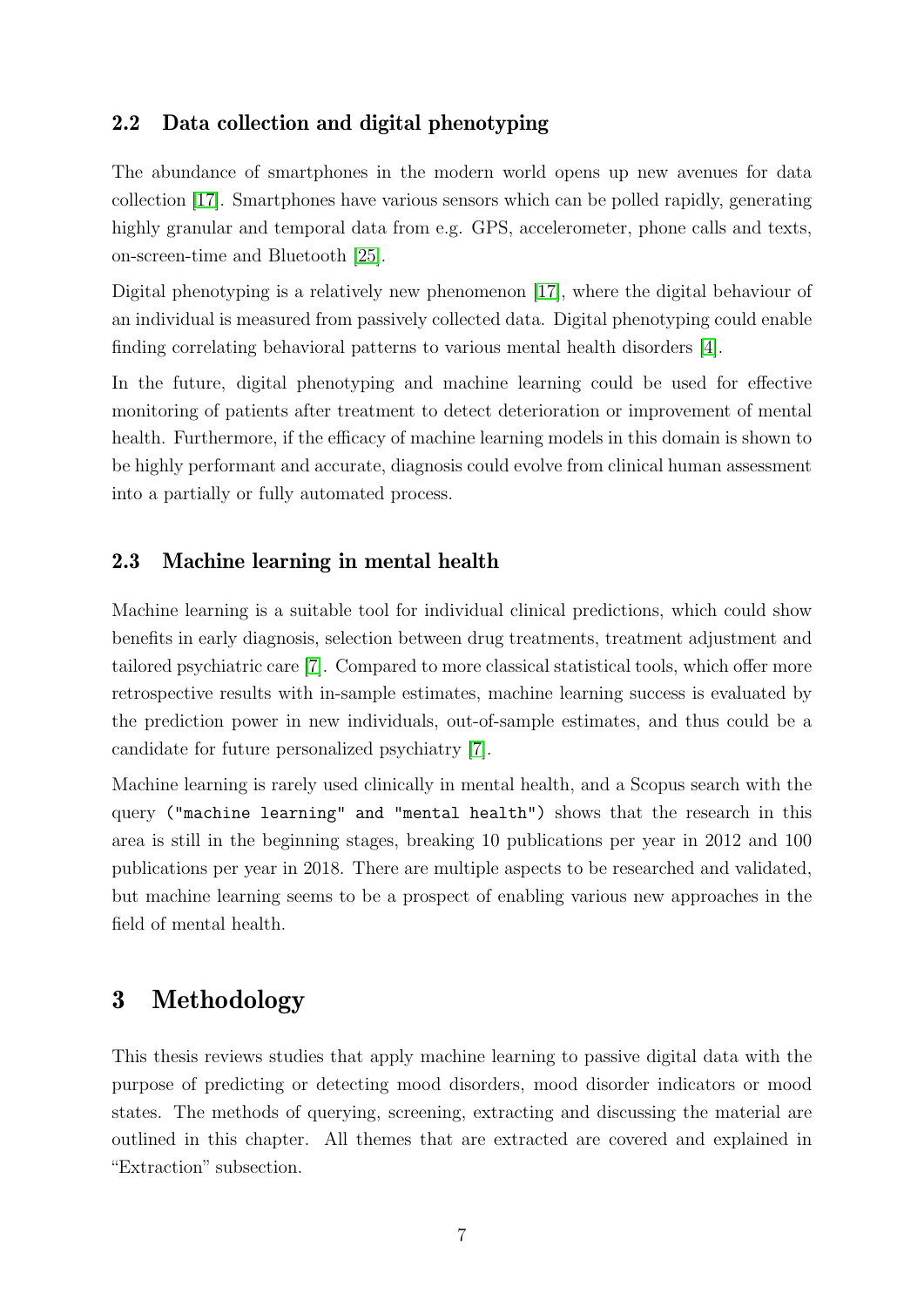#### <span id="page-7-0"></span>3.1 Querying

Relevant studies are sought with following keywords "computational", "machine learning", "deep learning", "neural network", "predict<sup>\*</sup>", "detect<sup>\*"</sup>, "classif<sup>\*"</sup>, "mood disorder", "MDD", "depression", "major depressive disorder", "BD", "bipolar", "passive data", "smartphone", "wearable", "phenotyping", "digital phenotyping".

The following fields were used in search queries: title, keywords, abstract.

The following query was constructed and input to Scopus and Google Scholar.

("machine learning" or "deep learning" or "neural network" or "computational") and ("predict<sup>\*"</sup> or "detect<sup>\*"</sup> or "classif<sup>\*"</sup>) and ("mood disorder" or "MDD" or "depression" or "major depressive disorder" or "BD" or "bipolar") and ("passive data" or "smartphone" or "wearable")

Google Scholar did not accept such long query, thus ("passive data" or "smartphone" or "wearable") phrase was removed from it. However, Scholar only returned a single result. From these searches, a total of 107 papers were identified as potentially relevant.

#### <span id="page-7-1"></span>3.2 Screening

Identified papers were then screened to satisfy the following parameters: 1) The study used passive data from wearable devices or sensors, 2) The study used machine learning as their analysis tool, 3) The study tried to predict, detect or classify mood disorder(s), indicators, or mood states.

Expanding on the last screening parameter: Papers are included if they predict, detect or classify mood disorders, mood states related to a mood disorder or indicators of a mood disorder, e.g. depressive state.

After screening, 15 valid studies were identified. The citations in these studies were also screened for more studies. This second screening yielded 4 additional selected papers. The second screening process was not exhaustive and could have resulted in more valid studies, but had to be halted due to time constraints.

After the screening process, a total of 19 valid studies for this review were found.

#### <span id="page-7-2"></span>3.3 Extraction

The screened papers were analyzed and common themes and patterns in the used methods were extracted from them. The following common themes or steps in the process were identified in the machine learning methodologies of the selected papers.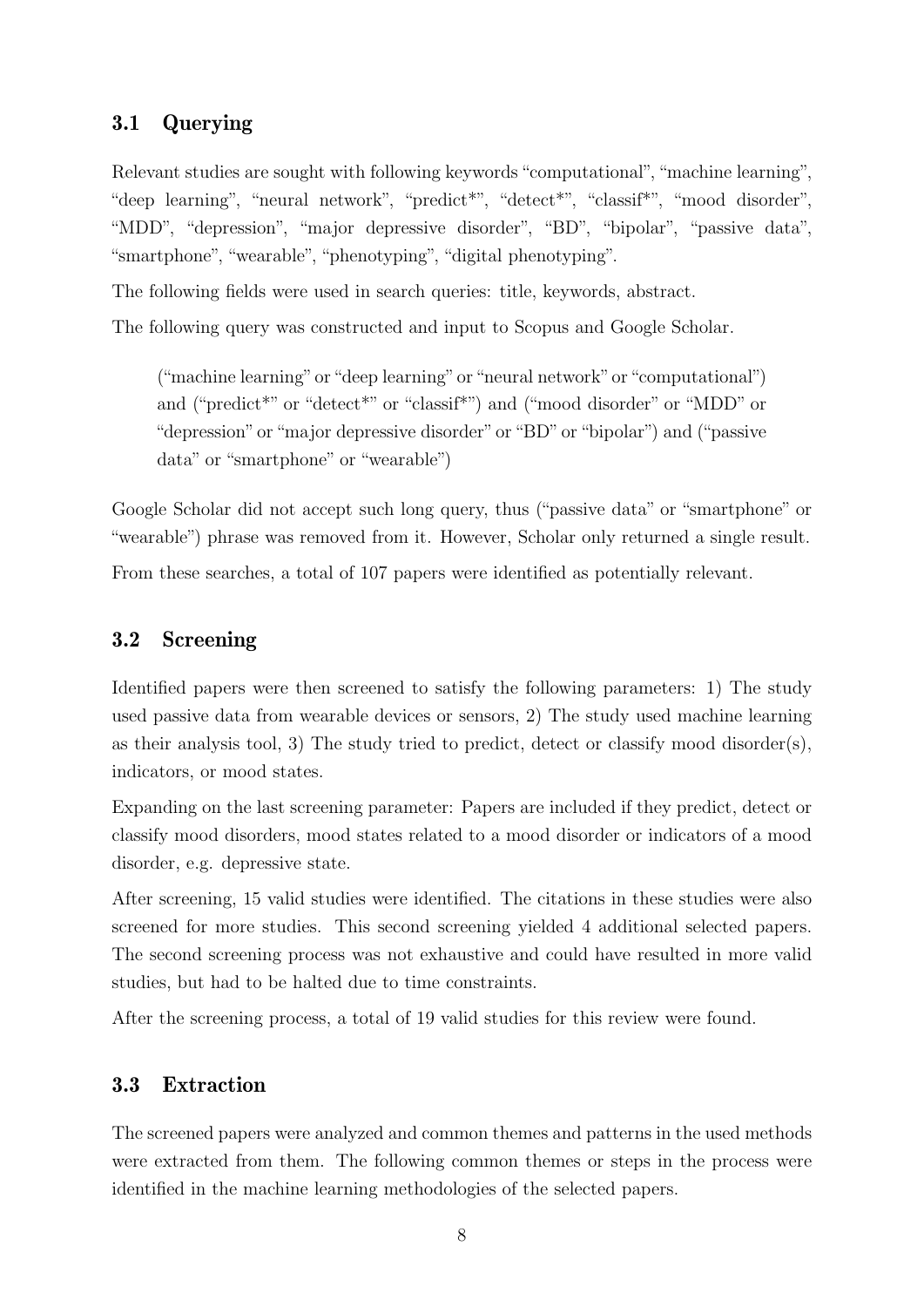Data collection includes the device(s) and the sensors or sources used. E.g. GPS from a smartphone and actigraph from a wrist sensor.

Ground truth is the act of labeling patients or data. Supervised machine learning models use these labels for training.

Pre-processing is split into two categories: data quality and features. Data quality covers the aspects of managing data quality in the data set: handling of missing data, invalid data, noisy data, etc. In other words, how data, that is not optimal for machine learning model training, is handled.

Feature pre-processing covers how features are extracted from the raw data. Refining and converting raw data into useful metrics is covered under pre-processing. This includes derived numerical features e.g. calculating location variance from raw longitudinal and latitudinal data, or creating more clinically relevant and interpretable semantic features e.g. "time patient stayed home".

Feature reduction covers the act of ranking and optimizing the feature space via algorithmic or manual approaches.

Model selection covers what machine learning models the studies have used. If multiple models were used, the flow of data between them is covered, i.e. whether the models are in series, parallel or separate.

Model optimization covers methods, tools and algorithms for optimizing model performance or hyper-parameters.

Model evaluation and validation is the act of measuring the performance of the model. The section covers validation techniques and evaluation metrics used.

Concerns and limitations cover aspects of the studies the authors have mentioned to be limiting or to be concerning. These can be factors of error in data collection, problems with recruitment, biases, problem sources in modeling,

## <span id="page-8-0"></span>4 Results

In this chapter the following identified common themes are covered: 1) ground truth, 2) data collection, 3) pre-processing: quality, 4) pre-processing: features, 4) feature reduction, 5) model selection, 6) model optimization, 7) model validation, 8) challenges.

None of the found papers attempted to classify between mood disorders, but rather if the subject has or does not have a certain mood disorder or mood state.

Majority (13/19) [\[27;](#page-30-3) [18;](#page-23-2) [8;](#page-21-5) [24;](#page-30-4) [22;](#page-30-5) [29;](#page-30-6) [12;](#page-22-1) [26;](#page-30-7) [14;](#page-22-2) [21;](#page-29-0) [15;](#page-22-3) [33;](#page-31-3) [34\]](#page-31-4) of the papers attempted to detect mood disorders or states in the present. The rest  $(6/19)$  [\[9;](#page-22-4) [35;](#page-31-5) [10;](#page-22-5) [16;](#page-23-3) [13;](#page-22-6) [20\]](#page-29-1)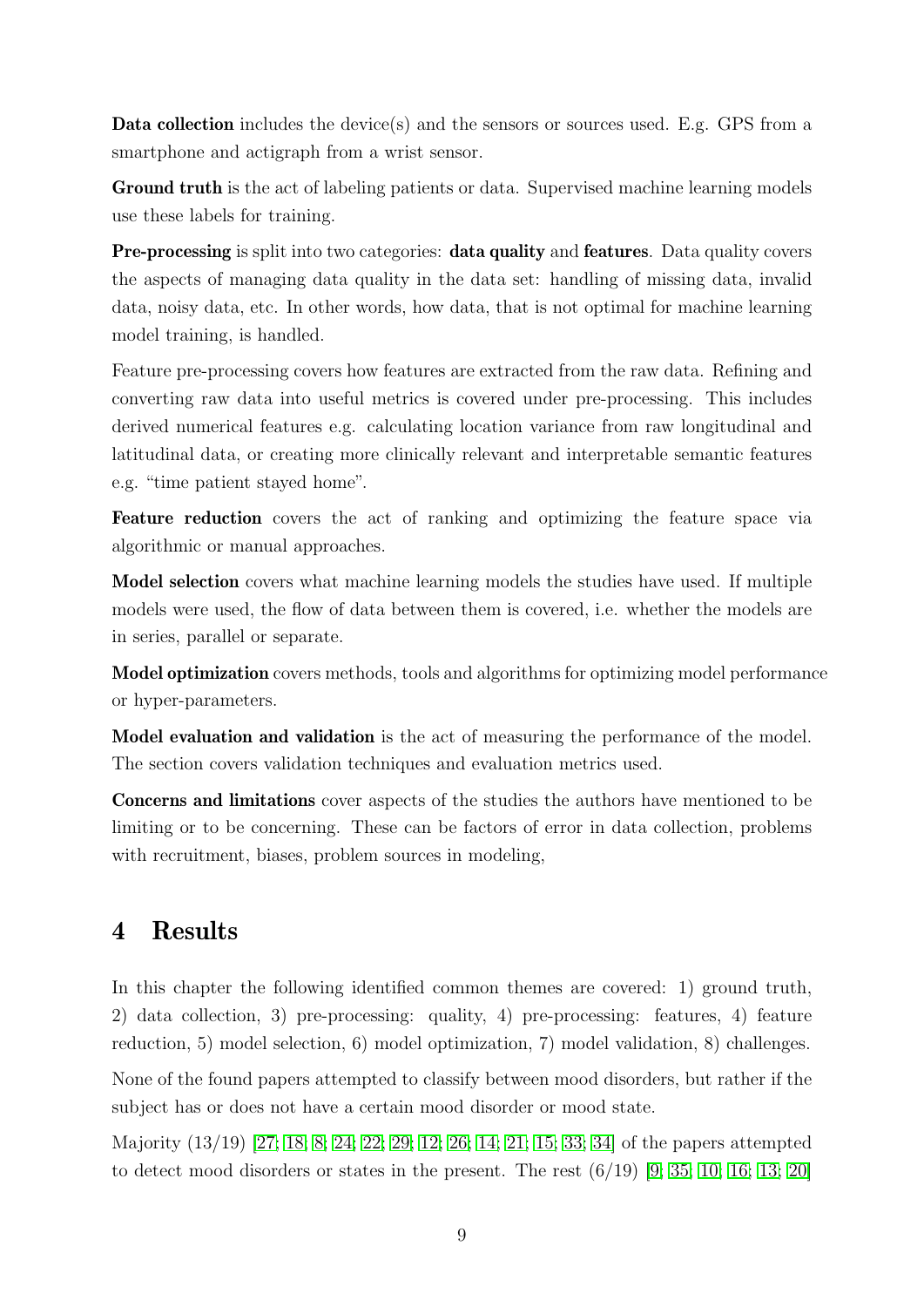attempted to predict mood disorders.

I looked at the differences in the used methods between prediction and classification but no noticeable patterns were found, thus it is not differentiated in the following sections. From supervised machine learning point of view, prediction and detection are the same problem: correlate an input vector with outcome labels.

#### <span id="page-9-0"></span>4.1 Ground truth

Most used (9/19) [\[35;](#page-31-5) [8;](#page-21-5) [22;](#page-30-5) [29;](#page-30-6) [12;](#page-22-1) [13;](#page-22-6) [21;](#page-29-0) [15;](#page-22-3) [34\]](#page-31-4) source of ground truth was PHQ-9. It was either implemented in a clinical setting before and after the study, or submitted via a smartphone application. All studies used some sort of active questionnaire for establishing ground truth. Some (5/19) [\[10;](#page-22-5) [13;](#page-22-6) [14;](#page-22-2) [20;](#page-29-1) [33\]](#page-31-3) accompanied the questionnaire with a separate clinical assessment for more reliable ground truth results.

Validated and tested questionnaires used, aside from PHQ-9, were Hamilton Depression Rating Scale (HDRS) [\[27;](#page-30-3) [20;](#page-29-1) [16;](#page-23-3) [33\]](#page-31-3), Beck Depression Inventory-II (BDI-II) [\[9\]](#page-22-4), Quick Inventory of Depressive Symptomatology–Self-report (QIDS-SR) [\[26\]](#page-30-7), Montgomery-Asberg Depression Rating Scale (MADRS) [\[14\]](#page-22-2). Some researches created their own questionnaires [\[10;](#page-22-5) [18;](#page-23-2) [24;](#page-30-4) [20\]](#page-29-1).

| $2^{\circ}$<br>Data collection       |                                                      |
|--------------------------------------|------------------------------------------------------|
| Data source                          | Used in                                              |
| Location (GPS or WiFi)               | $[9; 27; 18; 8; 24; 22; 29; 12; 16; 13; 26; 15; 34]$ |
| Activity (e.g. accelerometer, steps) | $[9; 10; 24; 22; 29; 12; 16; 13; 14; 20; 33; 34]$    |
| Call and / or SMS logs               | [9; 27; 18; 24; 16; 34]                              |
| Phone usage (e.g. apps, screenlock)  | [27; 35; 24; 12; 16; 34]                             |
| Light exposure (ambient, UV)         | [10; 24; 12; 20; 33]                                 |
| Heartrate                            | [10; 18; 24; 33; 27]                                 |
| <b>Sleep</b>                         | [9; 10; 16]                                          |
| Weather                              | [27; 18]                                             |
| Skin temperature                     | [33; 27]                                             |
| Electrodermal activity               | [16; 27]                                             |
| Bluetooth                            | [9]                                                  |
| Internet traffic                     | [35]                                                 |
| Conversation audio                   | $\left[12\right]$                                    |

Typing patterns  $\vert$  [\[21\]](#page-29-0) Calendar events [\[34\]](#page-31-4)

#### <span id="page-9-1"></span>4.2 Data collection

Table 1: Data sources used in the final 19 reviewed studies

Almost all papers (16/19) [\[9;](#page-22-4) [27;](#page-30-3) [35;](#page-31-5) [10;](#page-22-5) [18;](#page-23-2) [8;](#page-21-5) [24;](#page-30-4) [22;](#page-30-5) [29;](#page-30-6) [12;](#page-22-1) [16;](#page-23-3) [13;](#page-22-6) [26;](#page-30-7) [21;](#page-29-0) [15;](#page-22-3) [34\]](#page-31-4) used smartphone for data collection, which is expected as passive data from wearables was a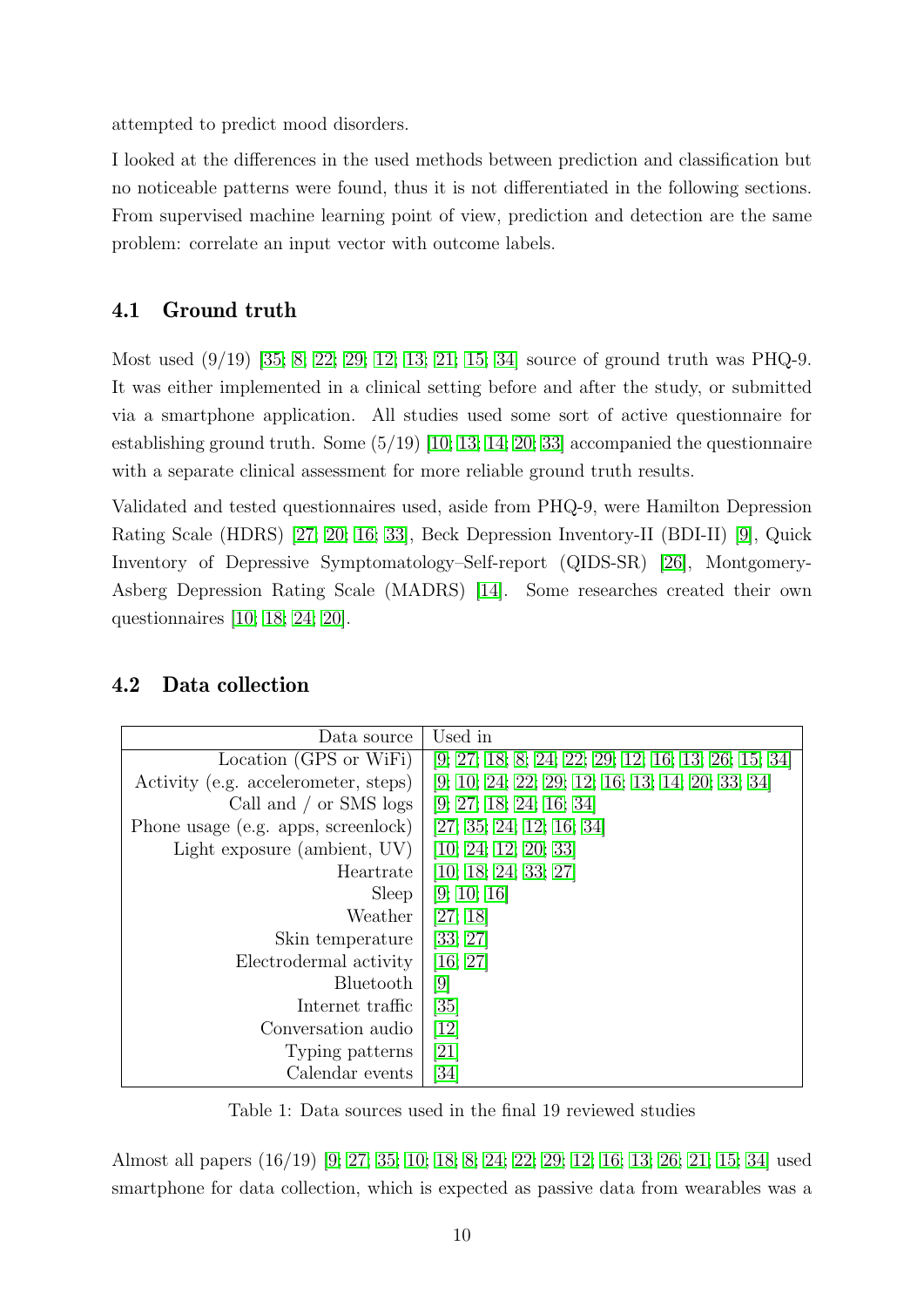requirement for inclusion in the thesis and smartphones are the most prevalent wearable device. Out of these, four papers [\[9;](#page-22-4) [27;](#page-30-3) [24;](#page-30-4) [16\]](#page-23-3) also combine this with some other wearable device, usually wrist-based, such as Fitbit or a smartwatch. Three [\[14;](#page-22-2) [20;](#page-29-1) [33\]](#page-31-3) studies used only a wrist-based device for data collection.

Majority of the studies (12/19) [\[9;](#page-22-4) [27;](#page-30-3) [10;](#page-22-5) [18;](#page-23-2) [24;](#page-30-4) [29;](#page-30-6) [12;](#page-22-1) [16;](#page-23-3) [13;](#page-22-6) [20;](#page-29-1) [33;](#page-31-3) [34\]](#page-31-4) used a combination of sensors or data e.g. GPS or location and outgoing calls. Most common (13/19) [\[9;](#page-22-4) [27;](#page-30-3) [18;](#page-23-2) [8;](#page-21-5) [24;](#page-30-4) [22;](#page-30-5) [29;](#page-30-6) [12;](#page-22-1) [16;](#page-23-3) [13;](#page-22-6) [26;](#page-30-7) [15;](#page-22-3) [34\]](#page-31-4) source of data was location (via GPS or WiFi), followed by activity (12/19) [\[9;](#page-22-4) [10;](#page-22-5) [24;](#page-30-4) [22;](#page-30-5) [29;](#page-30-6) [12;](#page-22-1) [16;](#page-23-3) [13;](#page-22-6) [14;](#page-22-2) [20;](#page-29-1) [33;](#page-31-3) [34\]](#page-31-4).

#### <span id="page-10-0"></span>4.3 Pre-processing: quality

Quality control is an important aspect to consider in machine learning, as invalid data can skew the learning results. 15 out of 19 papers [\[9;](#page-22-4) [27;](#page-30-3) [35;](#page-31-5) [8;](#page-21-5) [24;](#page-30-4) [22;](#page-30-5) [12;](#page-22-1) [16;](#page-23-3) [13;](#page-22-6) [26;](#page-30-7) [21;](#page-29-0) [20;](#page-29-1) [33;](#page-31-3) [29\]](#page-30-6) had some sort of data quality control. From the rest, two studies [\[14;](#page-22-2) [15\]](#page-22-3) had used a public data set [\("The Depresjon Dataset"](https://datasets.simula.no/depresjon/) used by [Frogner et al.](#page-22-2) [\[14\]](#page-22-2), ["StudentLife](https://studentlife.cs.dartmouth.edu/dataset.html) [Dataset"](https://studentlife.cs.dartmouth.edu/dataset.html) used by [Gerych et al.](#page-22-3) [\[15\]](#page-22-3)), which are most likely pre-processed already. [Farhan](#page-22-1) [et al.](#page-22-1) [\[13\]](#page-22-6) also used the StudentLife dataset, but included pre-processing in their study. [Wahle et al.](#page-31-4) [\[34\]](#page-31-4) did not report the use of quality control related pre-processing.

Missing data was present in all studies. Samples with missing data was either excluded [\[9;](#page-22-4) [27;](#page-30-3) [35;](#page-31-5) [10;](#page-22-5) [24;](#page-30-4) [13;](#page-22-6) [20;](#page-29-1) [33\]](#page-31-3) or imputed [\[9;](#page-22-4) [8;](#page-21-5) [16;](#page-23-3) [26\]](#page-30-7). [Canzian and Musolesi](#page-21-5) [\[8\]](#page-21-5) replaced missing data with the mean of other samples, if the amount of missing data was small. [Ghandeharioun et al.](#page-23-3) [\[16\]](#page-23-3) utilized self-reports to impute missing data in clinical HDRS measures.

Reasons for missing data were speculated to be due to technical difficulties, forgetting to carry their phone or wearables and forgetting to fill in ground truth questionnaires. Invalidating results which seemed infeasible to be real was common as well, e.g. questionnaire answered in under a second.

Certain data sources may include noise, which should be filtered out for the best performance. [Yue et al.](#page-31-5) [\[35\]](#page-31-5) used low-pass and high-pass filters to reduce noise in internet traffic data and isolate meaningful data. [Farhan et al.](#page-22-1) [\[12\]](#page-22-1) used Wavelet transform to denoise their conversation data to obtain smoother time-series data retaining peaks and trends.

#### <span id="page-10-1"></span>4.4 Pre-processing: features

This subsection outlines the approaches of extracting features from the raw data. Individual features were not always mentioned, and if they were, they were in the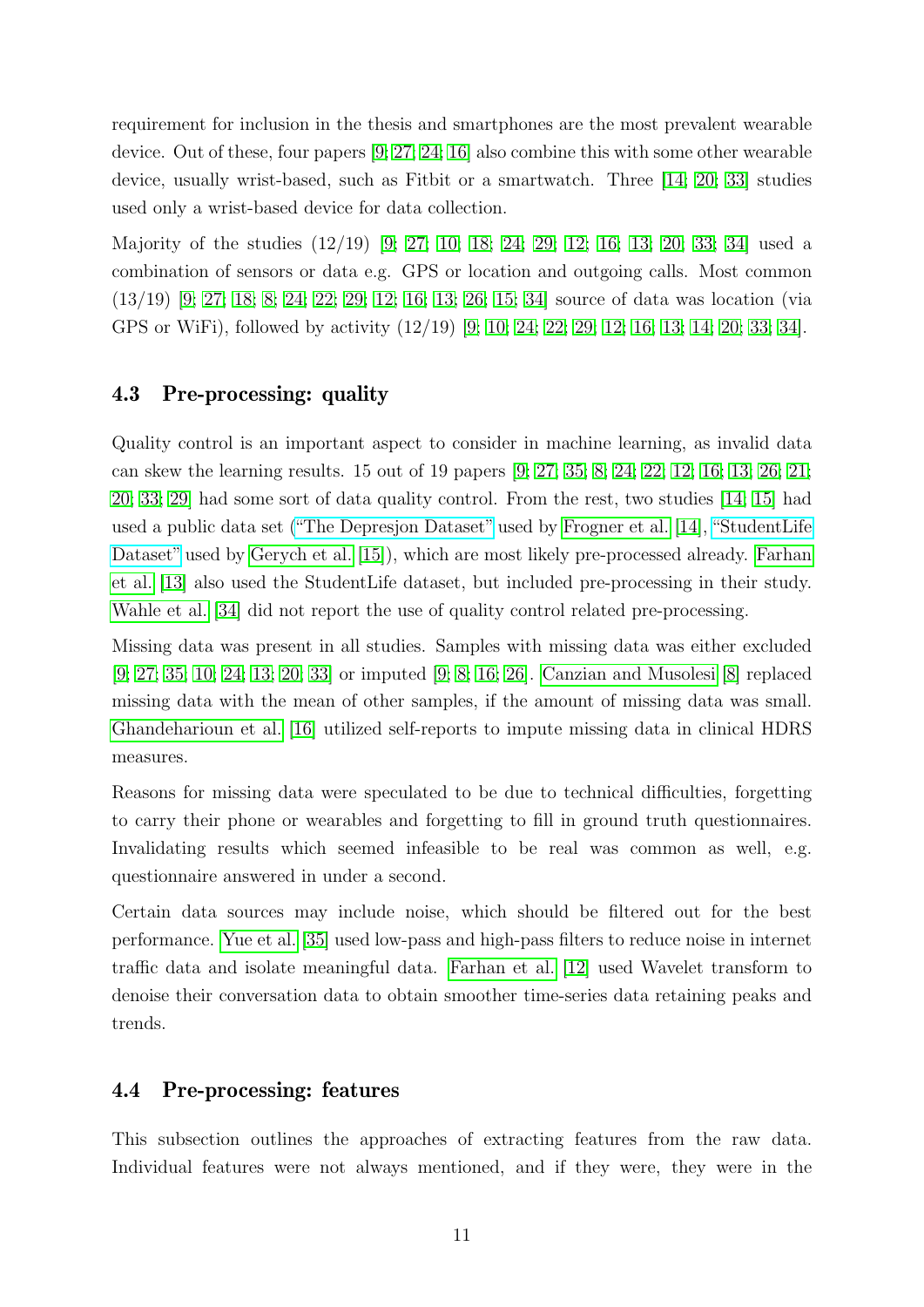hundreds, if not thousands, which is why they are not reported here.

The extraction methods of features can be divided into two categories: features that were derived from the data via algorithmic means ("derived features") e.g. calculating variance of samples, and features which were calculated using raw values to infer more clinically relevant and interpretable variables ("semantic features") e.g. how long a patient stayed home.

18 studies [\[9;](#page-22-4) [35;](#page-31-5) [10;](#page-22-5) [16;](#page-23-3) [13;](#page-22-6) [20;](#page-29-1) [18;](#page-23-2) [27;](#page-30-3) [8;](#page-21-5) [24;](#page-30-4) [22;](#page-30-5) [29;](#page-30-6) [12;](#page-22-1) [26;](#page-30-7) [21;](#page-29-0) [15;](#page-22-3) [33;](#page-31-3) [34\]](#page-31-4) out of 19 used derived features for their model. The same 18 studies [\[9;](#page-22-4) [35;](#page-31-5) [10;](#page-22-5) [16;](#page-23-3) [13;](#page-22-6) [20;](#page-29-1) [18;](#page-23-2) [27;](#page-30-3) [8;](#page-21-5) [24;](#page-30-4) [22;](#page-30-5) [29;](#page-30-6) [12;](#page-22-1) [26;](#page-30-7) [21;](#page-29-0) [15;](#page-22-3) [33;](#page-31-3) [34\]](#page-31-4) also used semantic features. The one study [\[14\]](#page-22-2) that did not derive any features used a pre-processed data set and their model of choice was a neural network, which can be trained with raw data without explicitly creating features.

In 7 studies, features were grouped and analyzed in temporal segments: weekdays / weekend [\[9;](#page-22-4) [26\]](#page-30-7), 24 hours [\[9;](#page-22-4) [16;](#page-23-3) [18;](#page-23-2) [27\]](#page-30-3), 4x6 hours [\[9;](#page-22-4) [27;](#page-30-3) [16;](#page-23-3) [35\]](#page-31-5), daytime / nighttime [\[10\]](#page-22-5).

Clustering was used to identify common stationary locations from location data. DBSCAN [\[9;](#page-22-4) [22;](#page-30-5) [13\]](#page-22-6) and k-means [\[26;](#page-30-7) [29;](#page-30-6) [15;](#page-22-3) [12\]](#page-22-1) were the preferred methods of clustering location data.

| Reduction method                     | Used in           |
|--------------------------------------|-------------------|
| Logistic Regression                  | [9; 20]           |
| Recursive Feature Elimination        | [35; 27]          |
| Wrapper Methods                      | [22; 26]          |
| Classification prior the final model | [9; 24]           |
| Joint Mutual Information             | [35]              |
| Principal Component Analysis         | [16]              |
| Boruta Algorithm                     | [27]              |
| Multiview Bi-Clustering Method       | [12]              |
| Select-k-best with ANOVA             | [21]              |
| Autoencoder                          | $\left[15\right]$ |
| Gini Importance                      | [33]              |

### <span id="page-11-0"></span>4.5 Feature reduction

Table 2: Used feature reduction methods in the final 19 reviewed studies

Smartphones and wearables can output high-dimensional data, which would result in a complex model and would require significantly more processing power. Feature ranking algorithms were used to reduce the dimensionality while retaining most if not all of the relevant features and information.

More than half (11/19) [\[9;](#page-22-4) [27;](#page-30-3) [35;](#page-31-5) [22;](#page-30-5) [12;](#page-22-1) [16;](#page-23-3) [26;](#page-30-7) [21;](#page-29-0) [15;](#page-22-3) [20;](#page-29-1) [33\]](#page-31-3) of the studies used some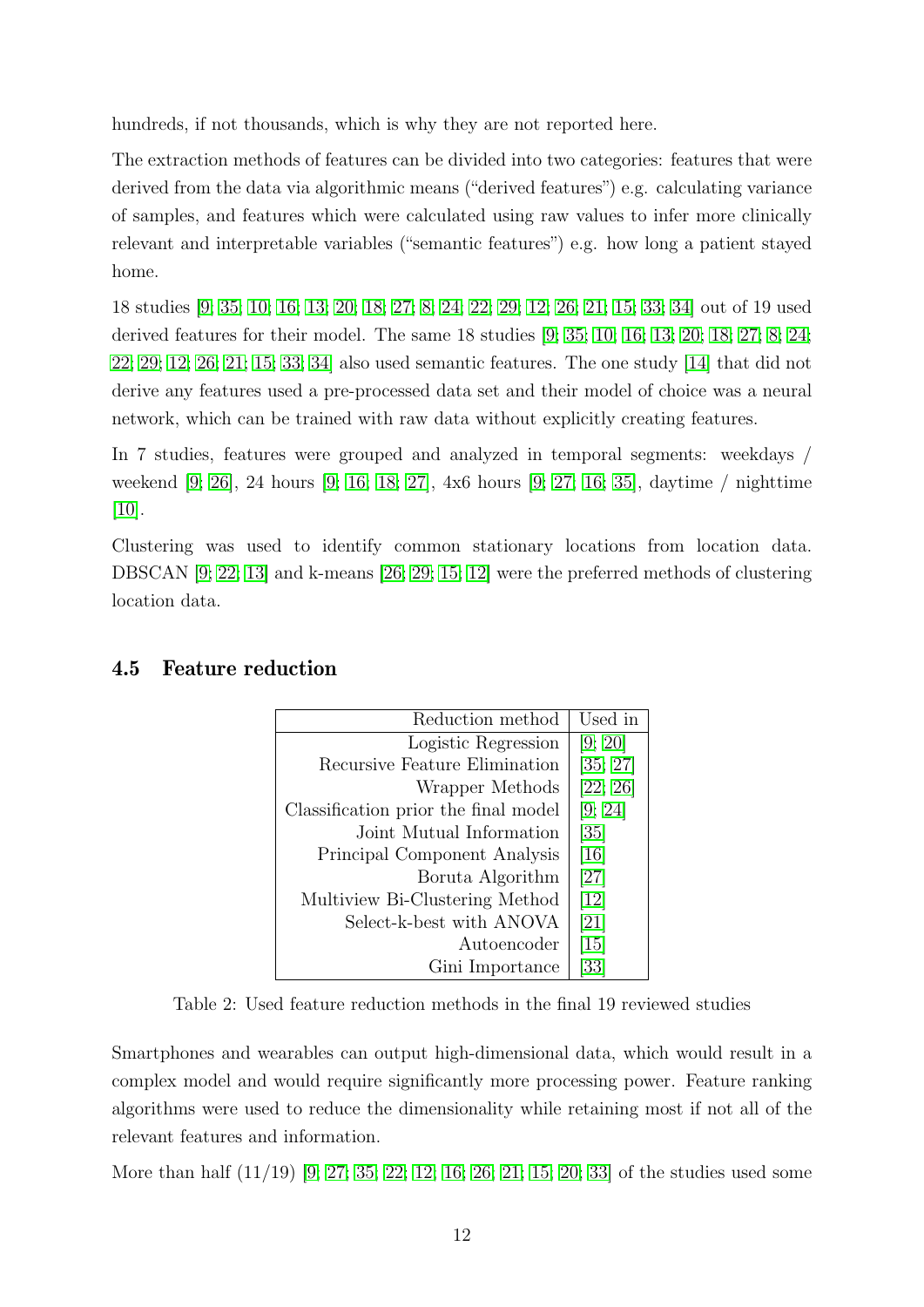sort feature ranking or reduction method. There was very little overlap between methods used, at most two studies used similar approaches, aside from simple correlation analysis.

| Model                                      | Used in                          |
|--------------------------------------------|----------------------------------|
| Support Vector Machine                     | [35; 8; 24; 22; 12; 13; 21; 34]  |
| Random Forest                              | [27; 10; 18; 24; 16; 21; 20; 34] |
| Logistic Regression                        | [9; 29; 20]                      |
| AdaBoost                                   | [9; 16; 27]                      |
| Extreme Gradient Boost                     | [9; 16; 27]                      |
| Gradient Boost                             | [9; 21]                          |
| Linear Regression                          | [26; 29]                         |
| Neural Network                             | [14; 22]                         |
| Quadratic Discriminant Analysis Classifier | [26]                             |
| One Class Support Vector Machine           | $\left[15\right]$                |
| K-Nearest-Neighbors                        | $\vert 16 \vert$                 |
| Gaussian Boost                             | $\vert 16 \vert$                 |
| Lasso Regression                           | $\vert 16 \vert$                 |
| Ridge Regression                           | [16]                             |
| ElasticNet Regression                      | $\vert 16 \vert$                 |
| Decision Tree                              | [20]                             |
| Boosted Tree                               | 20                               |

#### <span id="page-12-0"></span>4.6 Model selection

Table 3: Models identified in the final 19 reviewed studies

There is large variety in models used aside from two models: Support Vector Machine (SVM) [\[35;](#page-31-5) [8;](#page-21-5) [24;](#page-30-4) [22;](#page-30-5) [12;](#page-22-1) [13;](#page-22-6) [21;](#page-29-0) [34\]](#page-31-4) and Random Forest (RF) [\[27;](#page-30-3) [10;](#page-22-5) [18;](#page-23-2) [24;](#page-30-4) [16;](#page-23-3) [21;](#page-29-0) [20;](#page-29-1) [34\]](#page-31-4). 12 out of 19 papers [\[9;](#page-22-4) [27;](#page-30-3) [35;](#page-31-5) [18;](#page-23-2) [24;](#page-30-4) [22;](#page-30-5) [29;](#page-30-6) [16;](#page-23-3) [26;](#page-30-7) [21;](#page-29-0) [20;](#page-29-1) [34\]](#page-31-4) used multiple models. Models were used in series and in parallel to create more complex model pipelines, and also separately to compare their performance. [Ghandeharioun et al.](#page-23-3) [\[16\]](#page-23-3) had the largest pipeline, combining lasso, ridge, and elasticNet regressions, AdaBoost and Gaussian Boost, Random Forest and finally using k-nearest-neighbor (kNN) clustering to smooth the feature space and choosing suitable models based on the set of points from kNN.

[Jacobson and Chung](#page-23-2) [\[18\]](#page-23-2) used extreme gradient boosting model (XGBoost) in series with Random Forest (RF), first modeling intraindividual variability in data with XGBoost which was then used as secondary features in the prediction modeling with RF. [Narziev](#page-30-4) [et al.](#page-30-4) [\[24\]](#page-30-4) used SVM and RF in parallel to first create symptom classifications from the original features and piping the output to SVM and RF again for the prediction. [Chikersal et al.](#page-22-4) [\[9\]](#page-22-4) had a similar approach, classifying feature sets of individual categories with Gradient Boost and Logistic Regression and then piping the output to AdaBoost.

[Masud et al.](#page-30-5) [\[22\]](#page-30-5) compared the performance of three models separately: SVM, kNN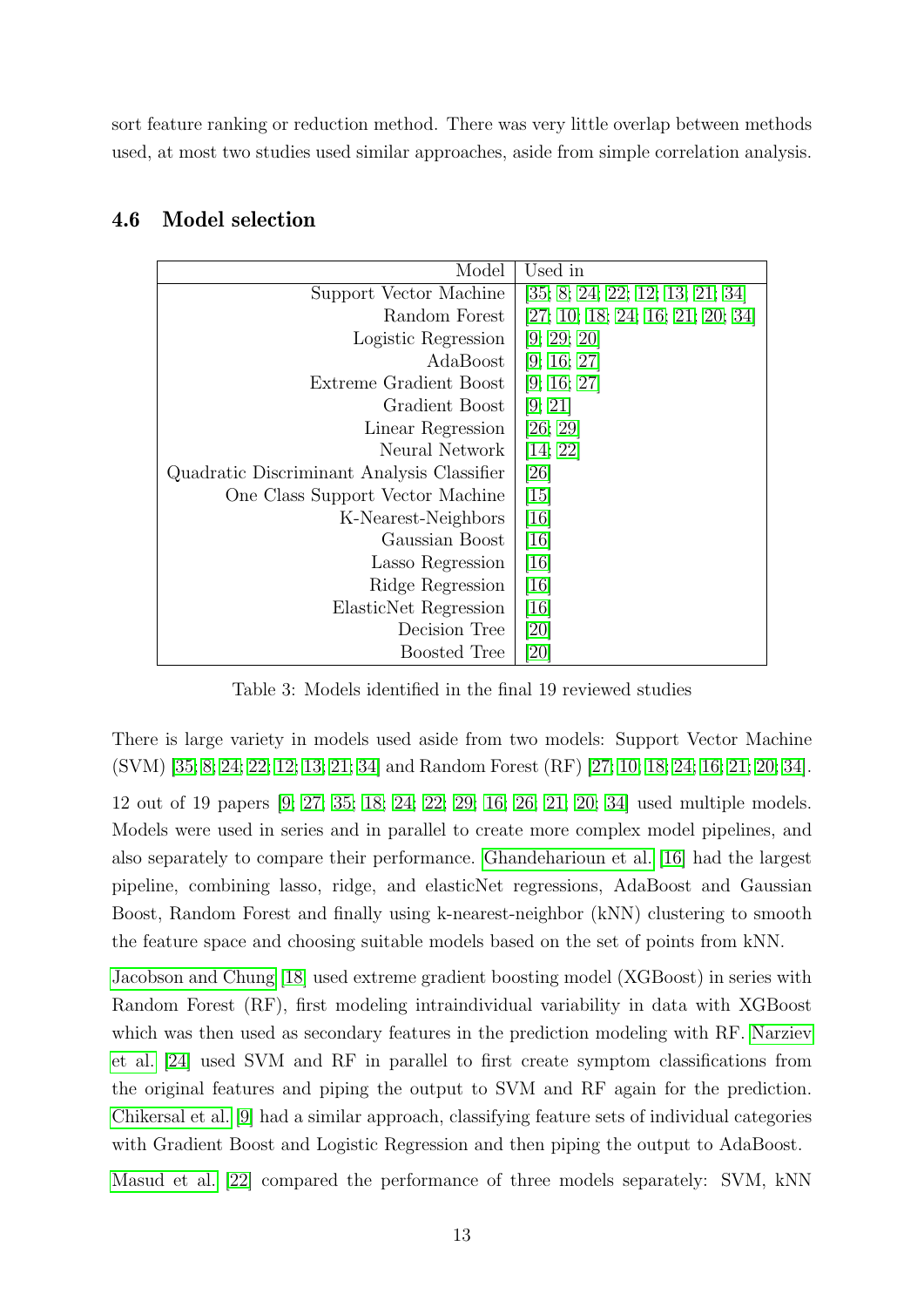and neural network (NN). Results showed that the models had their own strengths and weaknesses, e.g. NN had best negative predictions, but SVM performed generally well in every category.

#### <span id="page-13-0"></span>4.7 Model parameter optimization

Model parameter optimization methods were reported in 14 [\[9;](#page-22-4) [35;](#page-31-5) [16;](#page-23-3) [13;](#page-22-6) [18;](#page-23-2) [27;](#page-30-3) [8;](#page-21-5) [22;](#page-30-5) [29;](#page-30-6) [12;](#page-22-1) [14;](#page-22-2) [21;](#page-29-0) [33;](#page-31-3) [34\]](#page-31-4) out of 19 studies.

Most common method, mentioned in four [\[9;](#page-22-4) [18;](#page-23-2) [21;](#page-29-0) [33\]](#page-31-3) out of 19 studies, was grid-search. Five [\[35;](#page-31-5) [13;](#page-22-6) [8;](#page-21-5) [14;](#page-22-2) [12\]](#page-22-1) other studies did not explicitly mention the use of grid-search, but their described process mirrored that of grid-search, where parameter values are iterated over.

[Ghandeharioun et al.](#page-23-3) [\[16\]](#page-23-3) used Theil-sen estimator, random sample consensus (RANSAC) and Huber algorithms for fitting classifier parameters in their multi-model pipeline.

[Saeb et al.](#page-30-6) [\[29\]](#page-30-6) used least squares optimization and Elastic-Net regularization.

[Masud et al.](#page-30-5) [\[22\]](#page-30-5) used sequential minimal optimization for SVM model parameter optimization. It solves a quadratic problem common with SVM. However, other papers did not utilize this method of optimization even though multiple papers used SVM.

[Farhan et al.](#page-22-1) [\[12\]](#page-22-1) used PCA for clustering and tuning of optimal parameters.

[Frogner et al.](#page-22-2) used Adam optimizer for parameter fitting and also iterated over values to find optimal segment length.

[Wahle et al.](#page-31-4) [\[34\]](#page-31-4) used Nelder-Mead simplex optimization method to tune SVM parameters.

[Pedrelli et al.](#page-30-3) [\[27\]](#page-30-3) mentioned the use of 10-fold cross-validation for parameter fitting, but did not further specify how the parameters were tuned.

#### <span id="page-13-1"></span>4.8 Model validation

All of the studies used some form of cross-validation, also referred to as out-of-sample validation, where model is validated on unseen data. This form of validation demonstrates the predictiveness of machine learning and the ability to extract generalizing patterns from the data, rather than making retrospective findings in-sample.

Two forms of validation methods were mainly seen used with training model parameters: leave-one-out cross-validation [\[9;](#page-22-4) [35;](#page-31-5) [8;](#page-21-5) [22;](#page-30-5) [29;](#page-30-6) [26;](#page-30-7) [14;](#page-22-2) [21;](#page-29-0) [15;](#page-22-3) [34\]](#page-31-4) and k-fold cross-validation [\[16;](#page-23-3) [13;](#page-22-6) [12;](#page-22-1) [26;](#page-30-7) [33\]](#page-31-3). Other methods seen were rolling window through the data set [\[18;](#page-23-2) [10\]](#page-22-5) and iterations of random data splits for test and training [\[20\]](#page-29-1).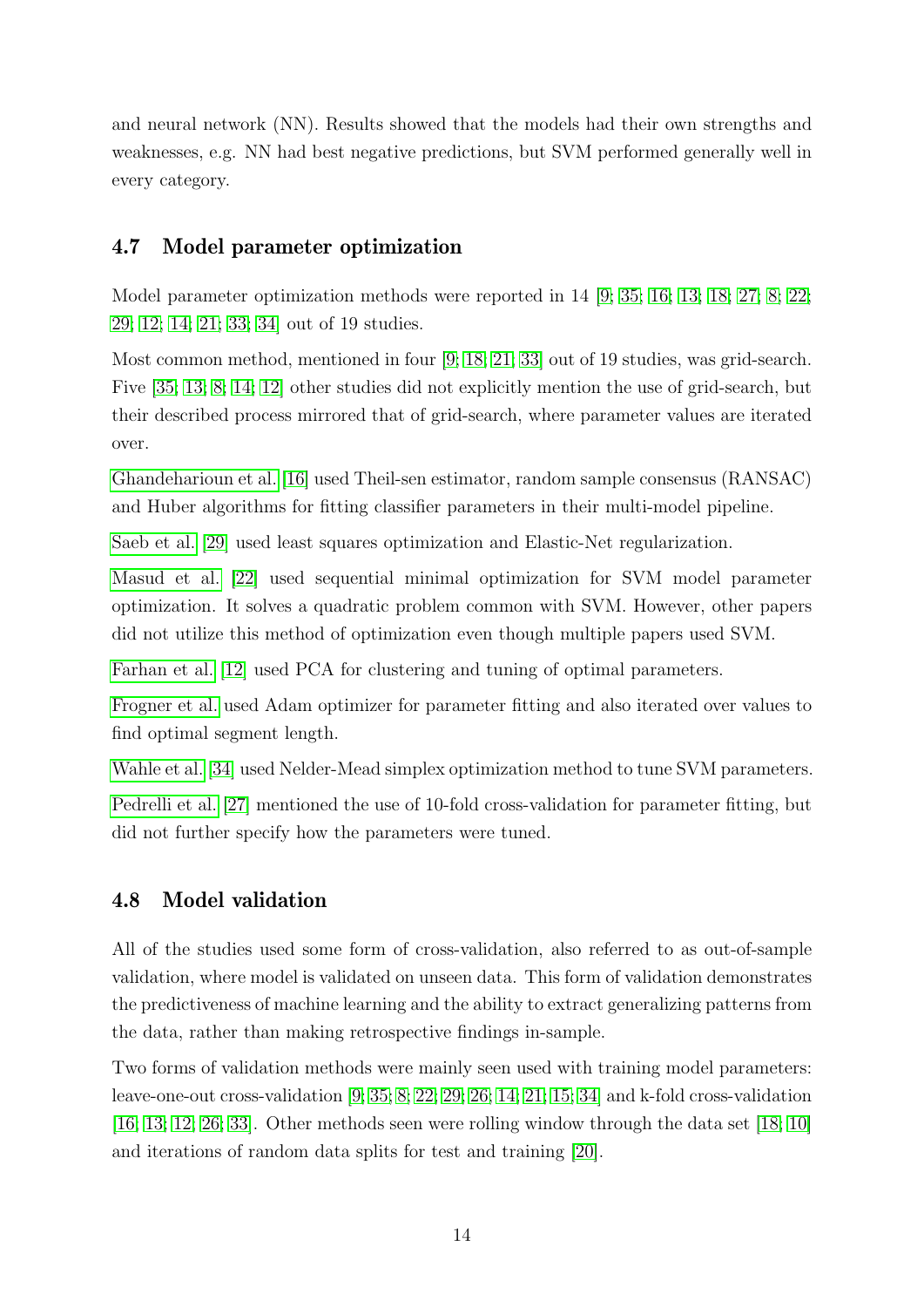| Split       | Used in  |
|-------------|----------|
| $65\%/35\%$ | [20]     |
| 70%/30%     | [24; 12] |
| 80%/20%     | [27]     |
| 90%/10%     | [16; 12] |

Table 4: Observed training / testing splits in the final 19 reviewed studies

### <span id="page-14-0"></span>4.9 Challenges

A low sample size was mentioned in 9 studies [\[9;](#page-22-4) [35;](#page-31-5) [24;](#page-30-4) [29;](#page-30-6) [12;](#page-22-1) [26;](#page-30-7) [21;](#page-29-0) [20;](#page-29-1) [33\]](#page-31-3). 11/19 of the data sets consisted of under 50 people and the total mean was 51 people. Machine learning performance, especially neural networks, suffers greatly with very low sample sizes, as the models may not have enough data to recognize patterns.

Studies [\[35;](#page-31-5) [8;](#page-21-5) [29;](#page-30-6) [22;](#page-30-5) [24\]](#page-30-4) also reported the concern of applicability to the general population. Most of the studies used a specific group of people, e.g. college students, and the results may not be applicable to different or larger population groups.

Overfitting was also mentioned in three studies [\[9;](#page-22-4) [27;](#page-30-3) [24\]](#page-30-4). A common cause for overfitting is a low sample size, especially if coupled with a high degree polynomial function and large feature space, which are both abundant in these studies.

## <span id="page-14-1"></span>5 Discussion

This chapter covers what common themes and effective practices were observed, what kind of challenges and limitations exist and what should be considered when conducting further research in this domain. The emphasis is set on data collection, feature engineering and reduction, and model selection as I believe these aspects have the largest impact on the outcome.

The studies have a wide variety of approaches in their methodology. While there are similarities in individual aspects of the methods (e.g. model selection), patterns were not observed between different aspects (e.g. data source and model selection) of the methods across studies. The pool of reviewed studies is relatively small, but this observation implies that the field is still in an experimental phase, where no validated and proven approaches are defined and researchers are not limited to any methodology and are more free to experiment with different methodology.

Expanding on this, differences in methods could not be pinpointed to the goal of the study. In other words, prediction and detection studies had generally similar approaches in individual aspects of the methods. This can be attributed to the fact that supervised machine learning does not differentiate between present and future data. It simply tries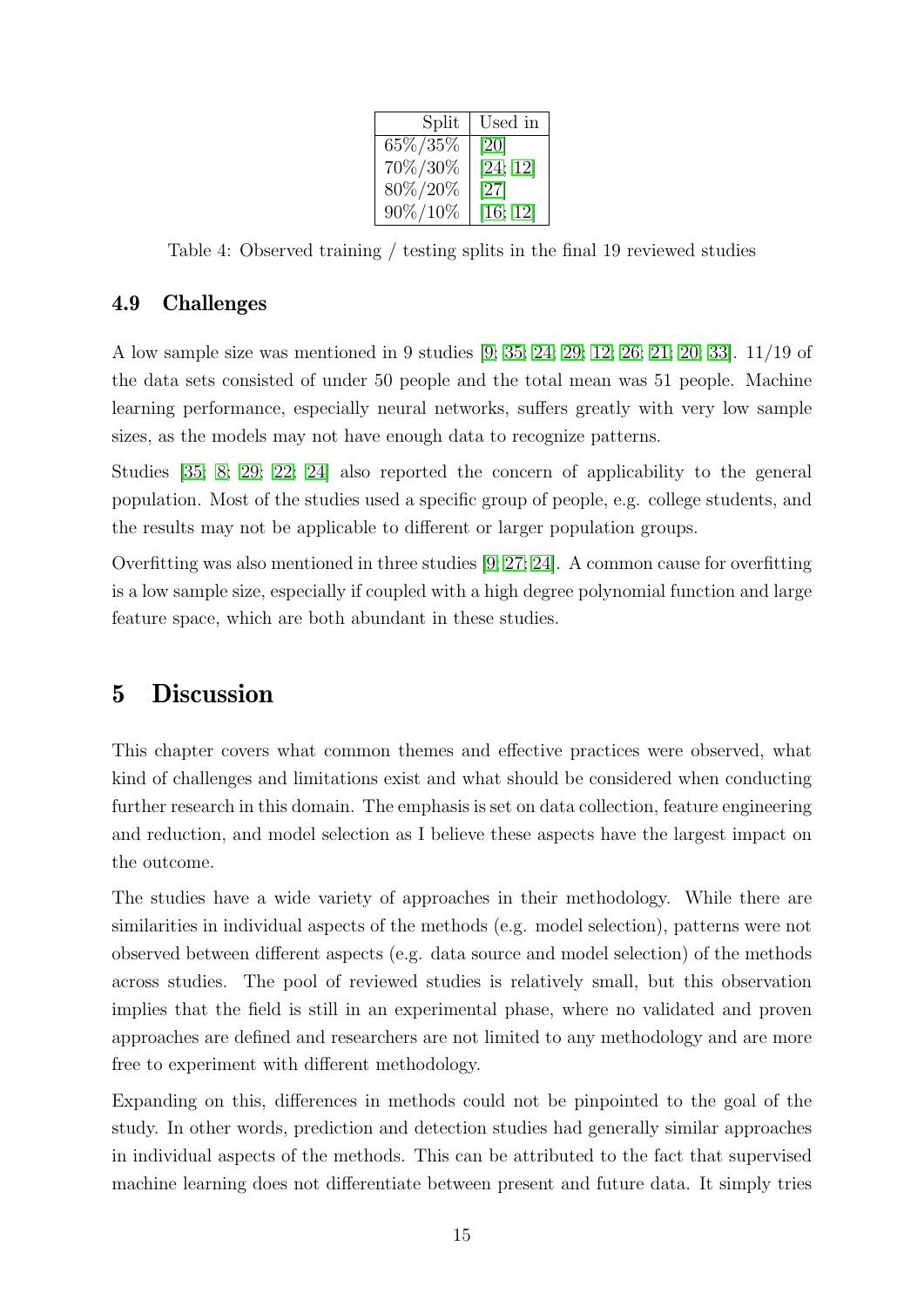to correlate input vectors with output labels. This can be observed in [Frogner et al.](#page-22-2) [\[14\]](#page-22-2) where they classify depressed patients and predict MADRS-questionnaire scores with the same model architecture. Similarly, the most common machine learning models in these studies (SVM and RF) were seen in both prediction and detection categories.

#### <span id="page-15-0"></span>5.1 Common themes and effective practices

#### <span id="page-15-1"></span>5.1.1 Data collection

Most common sources of data in these studies were location data from GPS and WiFi sensors and activity data from accelerometer. Location and activity patterns are generally thought to be linked with mood disorders, e.g. depressed people may stay home more, thus it is expected to see the data being utilized for machine learning. Multiple studies [\[9;](#page-22-4) [10;](#page-22-5) [22;](#page-30-5) [29;](#page-30-6) [12;](#page-22-1) [16;](#page-23-3) [26\]](#page-30-7) concluded that location data and activity can be used for detecting mood disorder characteristics. Activity was measured with both smartphones as well as smartwatches. Smartwatches may better capture activity data as I suspect accelerometer data from a wrist displays larger movement differences than the hips, where a phone usually is when carrying it in a pocket, and thus it would be easier to classify activities from wrist sensor data. Additionally, the location of the carried phone may vary (e.g. different pockets, purse, bag, jacket) whereas a wrist worn sensor is always on the wrist, although it can still vary between the left or right wrist. Some people may place their phone down or leave it home when engaging activities, whereas a smartwatch is more unobtrusive in that context and could be left on.

In fact, reliability of data from a smartphone was a limitation that was mentioned in multiple studies, as people may not carry their phone with them and thus the obtained data may not be fully representative of the individual's actions. Missing data was a problem that every study had to account for, and the approaches were to either remove the samples or intervals of missing data, or to impute them e.g. with mean of other values.

Irregular circadian rhythm and poor sleep quality are often associated with depression. Data from both categories were seen used and studies concluded that features derived from these categories could be indicative of mood disorders. Circadian rhythm was measured by finding daily repeating location and activity patterns. Sleep related data is difficult to capture with a smartphone as biological differences of good and poor sleep quality cannot be measured. The studies that measured sleep quality used a wrist worn sensor, which may not be suitable for widespread use outside of research, as people may not be inclined to sleep wearing a sensor. However, it is a step in the right direction, as previously sleep related research was done mainly in a clinical setting with polysomnography [\[3\]](#page-21-6).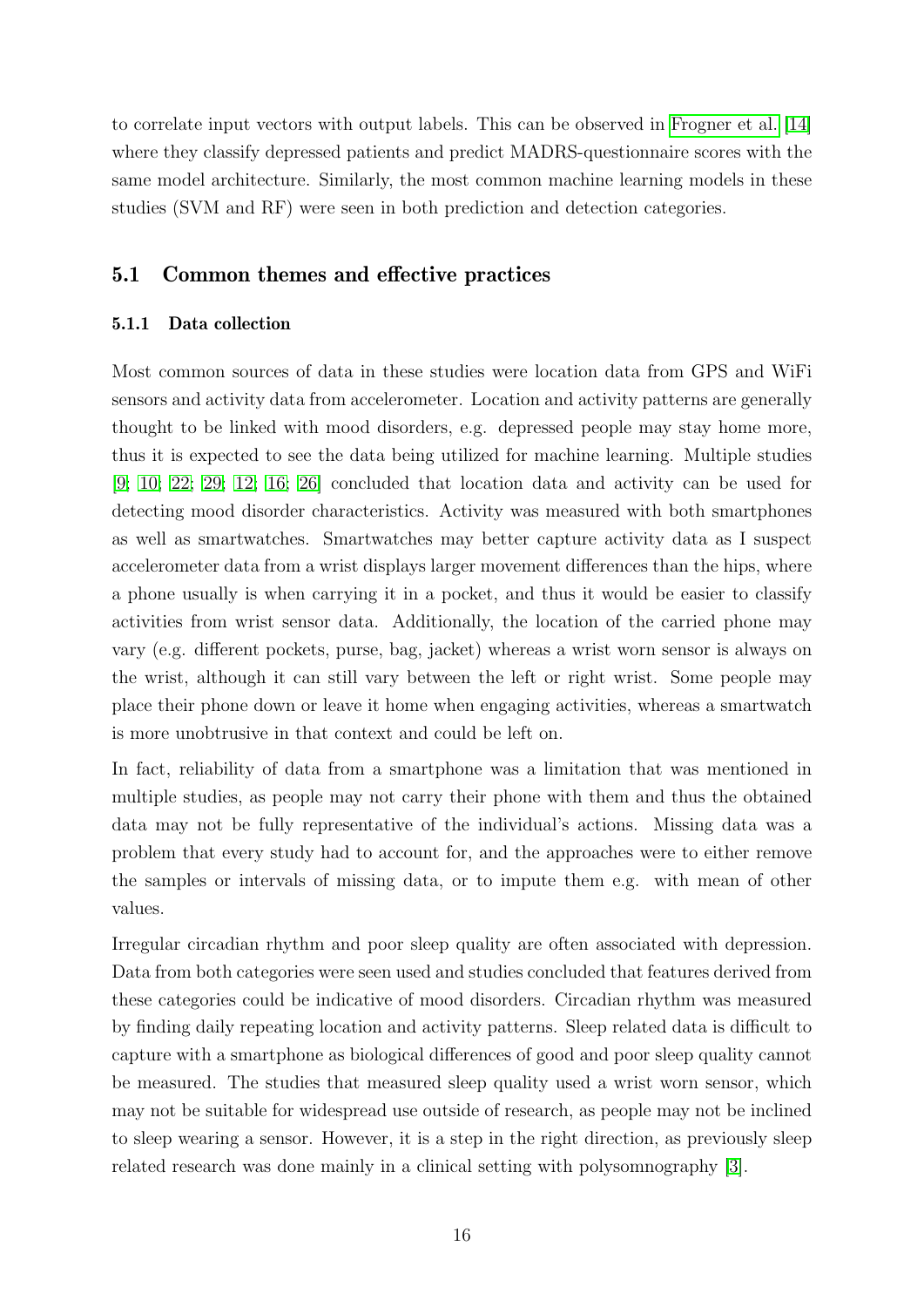#### <span id="page-16-0"></span>5.1.2 Pre-processing and feature reduction

Pre-processing and feature engineering are highly important aspects in machine learning. Machine learning models benefit from data that has minimal noise or erroneous and invalid data and properly extracted features, as the risk of learning patterns in the noise and invalid data decreases. Reducing the dimensionality of the input space while retaining the relevant information lessens the computing power needed and reduces the risk of overfitting, especially if using a low sample size.

Especially with the prevalent issue of missing data, methods of imputation and utilization of sparse intervals should be investigated, to enable wider use of the collected data.

When looking at highest performing studies, a trend of low number of features can be seen. Four highest performing studies [\[22;](#page-30-5) [24;](#page-30-4) [15;](#page-22-3) [20\]](#page-29-1), based on accuracy and F1-score, all utilize some sort of feature ranking or reduction method. Feature reduction approaches had the most variability among the extracted themes, which leads me to believe that it is an important aspect, but multiple approaches are valid.

A lower number of features results in less risk of overfitting, which is a major issue in machine learning, especially when training with a small sample size. Most of the studies reported a small sample size as an limitation, and thus it is expected to see high performing studies utilize some feature engineering methods.

#### <span id="page-16-1"></span>5.1.3 Model selection

Support Vector Machines (SVM) and Random Forest (RF) were the most popular choices of machine learning models among the papers. Aside from one study [\[22\]](#page-30-5), none of the papers elaborated why they had chosen specific models. Comparisons between models were seen, but the initial selections were not explained. No correlation was seen between used data sources and model selection. However, there are advantages to both SVM and RF which could explain their use in this context.

Firstly, SVM and RF are both well-known and documented models, initially developed in the 90's, and they have been successfully applied in a variety of different problems as they can be used for classification as well as regression. Both SVM and RF are considered to be effective with high-dimensional data, which is a common characteristic in the studies. [Masud et al.](#page-30-5) [\[22\]](#page-30-5) explained their choice of SVM by its ability to handle overfitting with high-dimensional data.

SVM models can handle unbalanced data sets, which is suitable for mood disorder analysis as only a small part of a population suffer from mood disorders and thus can cause unbalanced data sets if the included people are randomly sampled. SVM is also suitable for sparse data sets, which is a significant advantage given that all of the studies had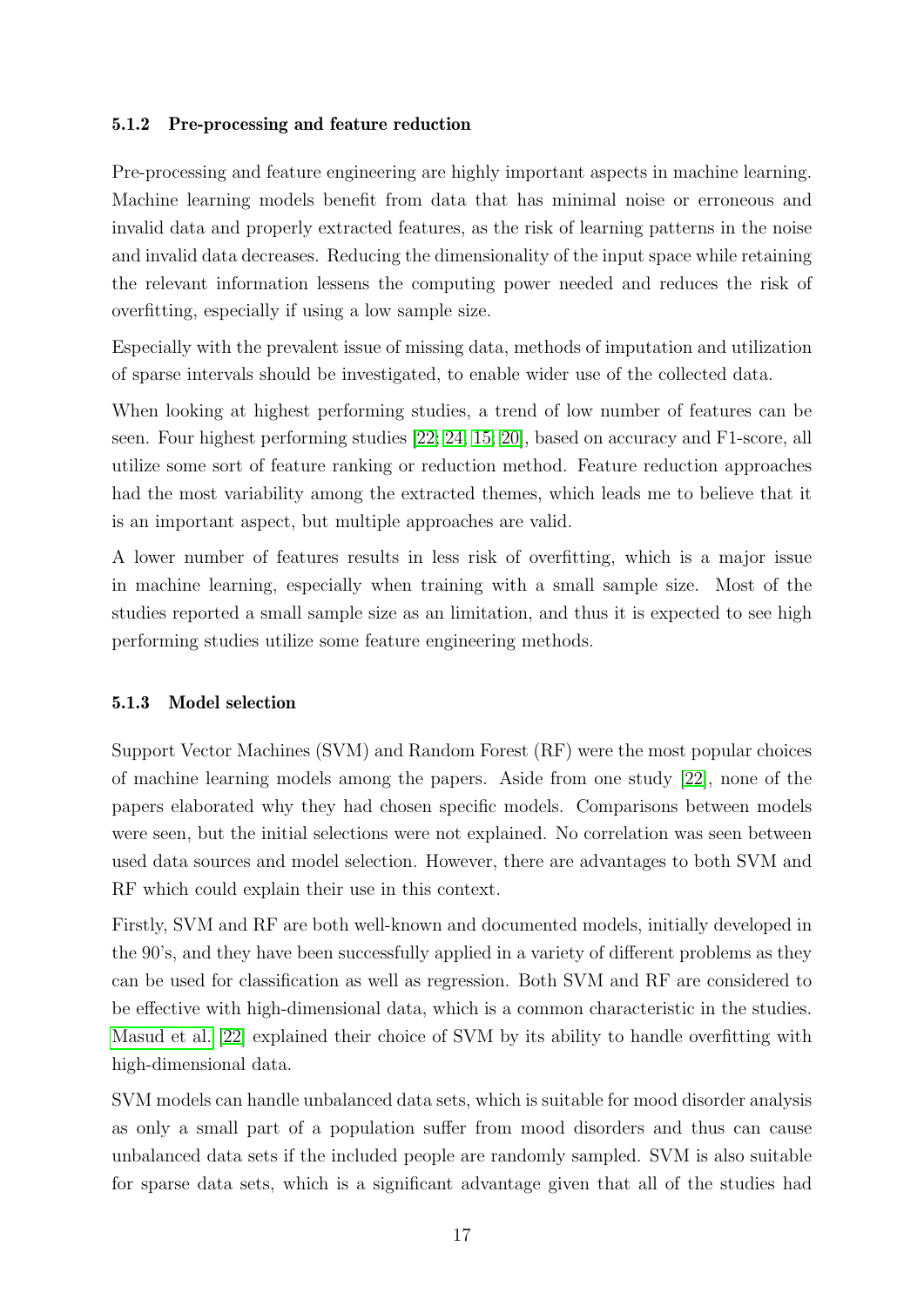problems with missing data.

RF is a computationally cheap machine learning model and doesn't require a high-end computer to train, making it suitable for fast prototyping or experimenting. RF uses subsets of the features in the random decision trees it creates, thus performing implicit feature reduction and can handle input features that are intercorrelated. This causes Random Forest to be less prone to overfitting and may achieve more reliable performance than other classification methods.

Various boosting models were also seen (AdaBoost, Gaussian Boost, [Extreme] Gradient Boost). Boosting is a method where multiple weak classifiers are combined to create a stronger classifier. Boosting can be used to create non-linear classification models. This can be beneficial with passive wearable data as mood disorder related patterns can be intricate and most likely cannot be represented by a linear separation of the data points.

There were two studies [\[14;](#page-22-2) [22\]](#page-30-5) that used a neural network. The low amount of neural network usage in the studies is most likely due to the attributes of the data in mental health: low sample size and high dimensionality. Neural networks, especially networks with high amount of layers, are susceptible to over-fitting. Neural networks also typically require a lot of resources to train.

Majority of the studies used only a single model in their pipeline, but I want to highlight two studies with a different approach.

[Chikersal et al.](#page-22-4) [\[9\]](#page-22-4) and [Narziev et al.](#page-30-4) [\[24\]](#page-30-4) had both had two models in series with the intent to first use a model to acquire a score from certain features or categories and then use said scores for the final classifier.

[Chikersal et al.](#page-22-4) [\[9\]](#page-22-4) split their features into seven categories and used Linear Regression and Gradient Boosting to acquire a score for each feature-set which were then fed into an AdaBoost classifier for the final prediction. They achieved accuracy of 85.7% with this method.

[Narziev et al.](#page-30-4) [\[24\]](#page-30-4) had a similar approach where they had 5 categories of features and used Support Vector Machine to calculate level of depression from each feature-set and fed the scores into a Random Forest model for the final prediction. They achieved a very high accuracy of 96%. However, they mentioned the concern of small sample size and personalized model which could cause overfitting and thus potentially skew the results.

These approaches are similar to the workings of a boosting model, where weaker classifiers are combined. This approach of aggregating models to be used for final classification could enable the models to more easily capture complex patterns and relationships, but would require further research to validate.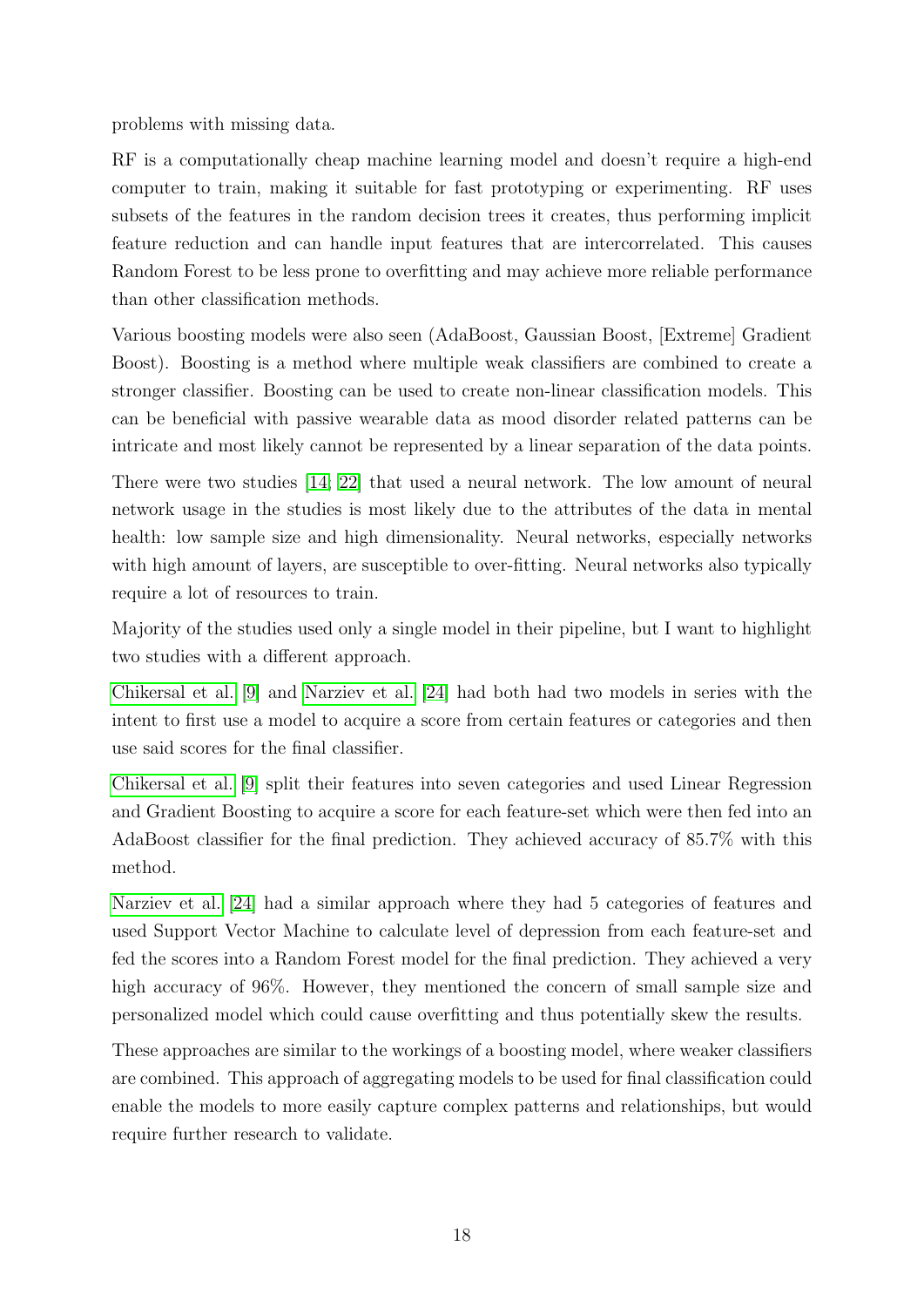#### <span id="page-18-0"></span>5.2 Privacy

Passive data collection is a valuable tool as it can collect multidimensional, granular data which can be used for more precise diagnosis, treatment and insights. However, it comes with a concern of privacy. Data in these studies is collected around the clock, from various sensors including location and phone usage. As the amount of data collected grows larger, so does the risk of identification from the data. The medical field is subject to strict regulations regarding patient data in most of the world, and thus the systems need to be safety-critical to comply with the laws and regulations and to protect the patients.

Studies with a smartphone as the main source of data used an application which recorded the data and sent it forward for processing. These applications often encrypted the data in the phone, before sending it to the researchers. A robust system for preserving privacy is essential in these applications to achieve trust between the patient and the reseachers.

[Insel](#page-23-1) [\[17\]](#page-23-1) discusses the aspects of privacy and mentions concerns related to data collection: who owns the data? how will the data be used, i.e. will it be used for identification and marketing or improve healthcare?

[Insel](#page-23-1) [\[17\]](#page-23-1) also mentions that currently no party exists that would set standards for value or ensuring trust. A set of quality standards should be created to handle efficacy, engagement and privacy concerns [\[17\]](#page-23-1).

#### <span id="page-18-1"></span>5.3 Future directions

As the research of machine learning in this domain is still relatively young and digital phenotyping is a new concept, future research should be done to identify more concretely the sources of data and features that can be identified. If the important sources of data can be identified, focus can be moved to creating more effective machine learning pipelines. In my thesis, location, activity, sleep and circadian rhythm were seen to correlate with mood disorders. These findings should be validated further, and deeper analysis should be done to identify the features derived from these categories that yield the best results.

Most studies were done on relatively small sets of participants. 11/19 of the studies had less than 50 people. This results in small data sets, which in turn results in uncertain performance and variance. In addition, most data sets were of similar population, meaning that the results may not be generalized. Larger studies should be conducted with data sets of different attributes (for example age, sex, cultural differences, educational background) to validate findings of smaller studies and find more generally applicable phenotypes.

Standard methodology for data collection and pre-processing should be created which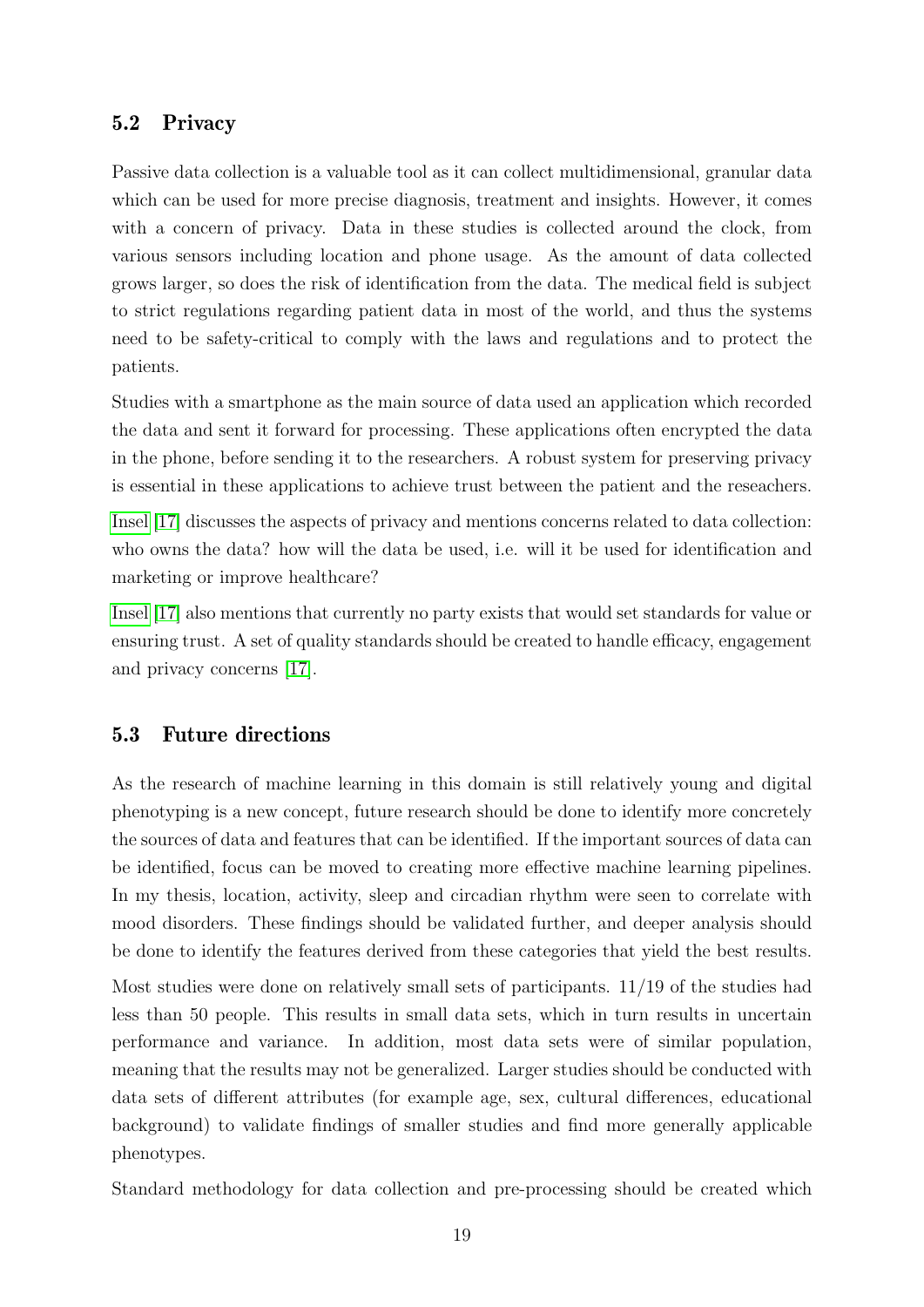would enable creating larger data sets from combining data of different studies and allow for more collaboration. Current limitation of machine learning in this domain is the lack of larger data sets to allow machine learning to utilize its full potential. Pre-processing pipelines should be refined and standardized to achieve uniformly processed quality data. A study [\[7\]](#page-21-4) has noticed that when combining datasets, model performance could worsen, as different datasets can have heterogenous charasteristics (e.g. different noise and other patterns).

[Aledavood et al.](#page-21-7) [\[2\]](#page-21-7) conducted research regarding data collection in the domain of mental health with the objective of identifying key features for a digital data collection platform.

Their work concluded that important aspects include: 1) flexibility of access control, 2) flexibility of data sources, 3) first-order privacy protection [\[2\]](#page-21-7).

More research of data collection methodology should be conducted to achieve robust methodology for data collection, as then the focus could be shifted more into optimizing the pre-processing of the data and machine learning model pipelines.

Solutions for privacy concerns should be researched to increase safety of the subject data and cultivate trust. Robust privacy protection is a necessity, especially when conducting studies of larger scale.

## <span id="page-19-0"></span>6 Conclusion

Digital phenotyping could enable the field of psychiatry to improve mental health treatment with more accurate diagnoses, more personalized treatment and more proactive action. Machine learning is a valuable tool in this improvement and is showing promising results in terms of mood disorder prediction and detection. The research in this domain is still in its infancy, and more research needs to be done before these methods can be used in a clinical application.

For future research, three things should be considered: data collection, pre-processing and feature reduction, and model selection.

More robust approaches to data collection should be identified and issues regarding reliability and missingness of the data should be improved. In general, a standardized methodology for data collection would enable easier collaboration, creation of larger data sets and improved privacy.

Pre-processing for passive data should be refined to provide quality input data for modeling, as wearable data was shown to have problems of missing data, technical problems resulting in invalid data, noise in the data. In addition, feature reduction techniques should be investigated further as wearable data tends to be high-dimensional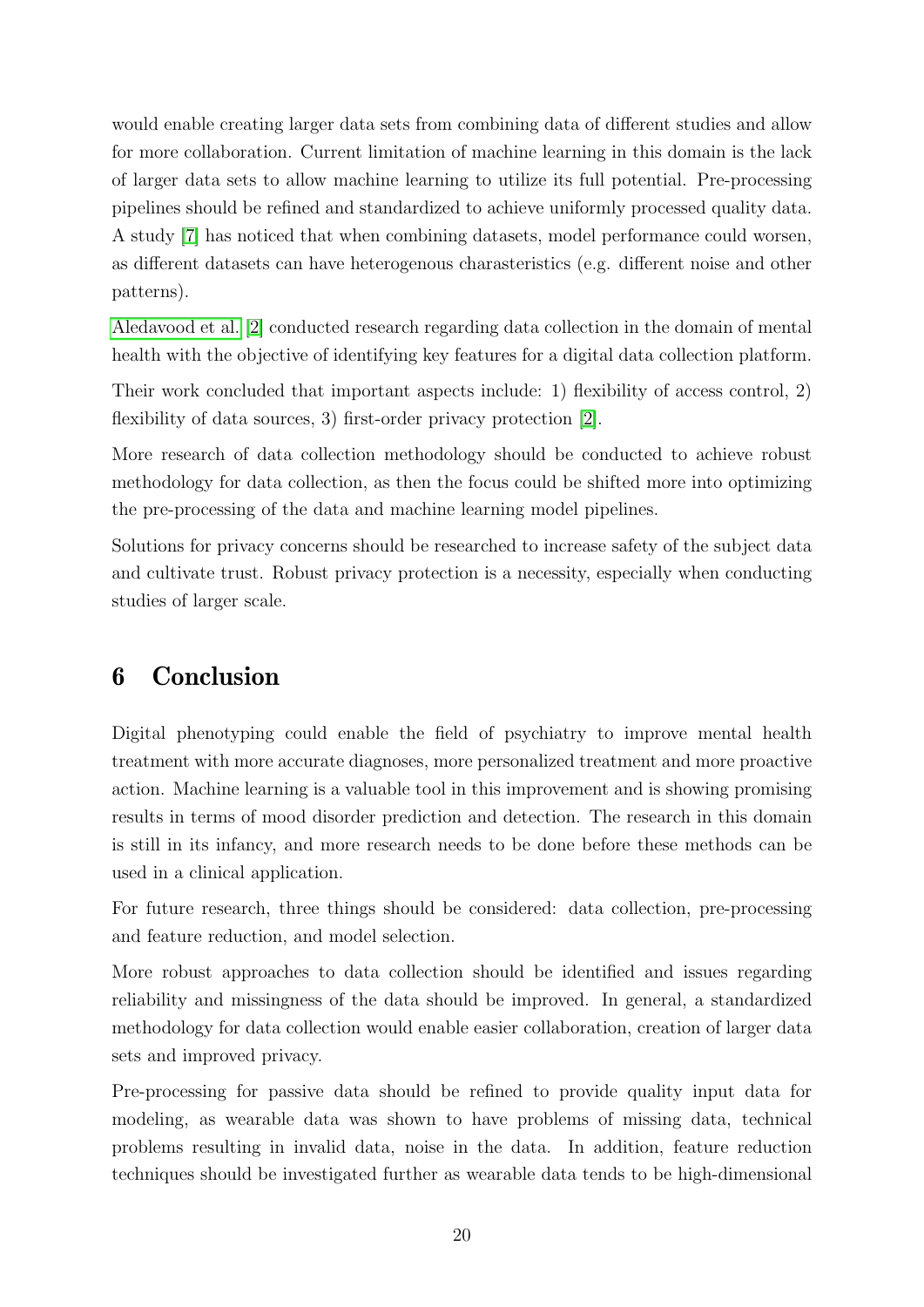and can lead to overfitting the learning models.

Model selection in the selected studies is not elaborated, and seems to be more out of convenience rather than the result of deeper analysis. Studies should be conducted to find optimal models and possibly combinations of models, as well as concrete reasoning for the use of said models, to achieve more robust pipelines and better performance in terms of accuracy.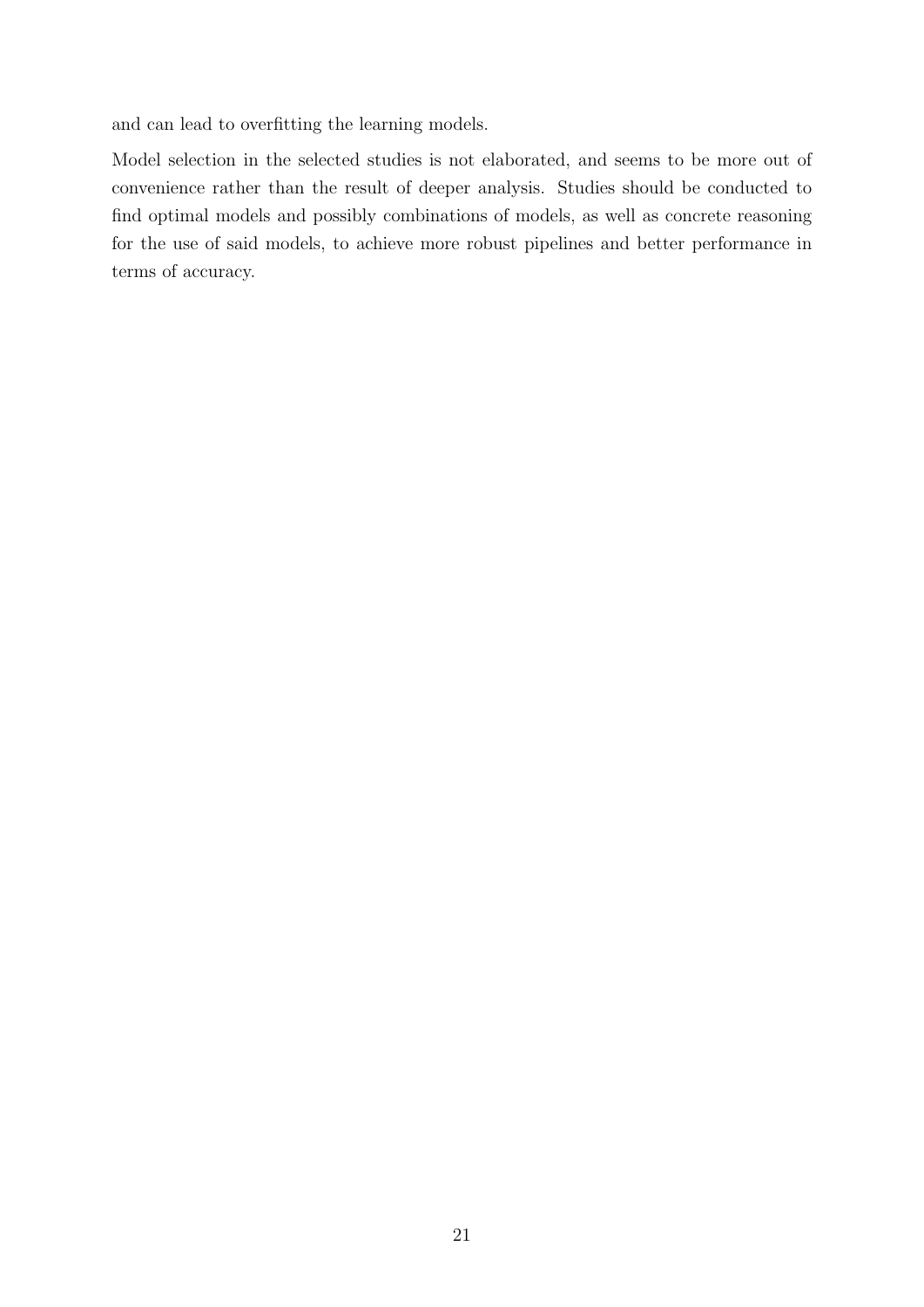## References

- <span id="page-21-2"></span>[1] Ahmed Aboraya, Henry Nasrallah, Srinivas Muvvala, Ahmed El-Missiry, Hader Mansour, Cheryl Hill, Daniel Elswick and Elizabeth C Price. The standard for clinicians' interview in psychiatry (scip): A clinician-administered tool with categorical, dimensional, and numeric output-conceptual development, design, and description of the scip. Innovations in clinical neuroscience, 13:31–77, 5 2016. ISSN 2158-8333. URL [http://www.ncbi.nlm.nih.gov/pubmed/27800284http:](http://www.ncbi.nlm.nih.gov/pubmed/27800284 http://www.pubmedcentral.nih.gov/articlerender.fcgi?artid=PMC5077257) [//www.pubmedcentral.nih.gov/articlerender.fcgi?artid=PMC5077257](http://www.ncbi.nlm.nih.gov/pubmed/27800284 http://www.pubmedcentral.nih.gov/articlerender.fcgi?artid=PMC5077257).
- <span id="page-21-7"></span>[2] Talayeh Aledavood, Ana Maria Triana Hoyos, Tuomas Alakörkkö, Kimmo Kaski, Jari Saramäki, Erkki Isometsä and Richard K Darst. Data collection for mental health studies through digital platforms: Requirements and design of a prototype. JMIR Research Protocols, 6:e110, 6 2017. ISSN 1929-0748. doi: 10.2196/resprot.6919. URL <https://www.researchprotocols.org/2017/6/e110>.
- <span id="page-21-6"></span>[3] Talayeh Aledavood, John Torous, Ana Maria Triana Hoyos, John A Naslund, Jukka-Pekka Onnela and Matcheri Keshavan. Smartphone-based tracking of sleep in depression, anxiety, and psychotic disorders. Current psychiatry reports, 21(7):1– 9, 2019.
- <span id="page-21-3"></span>[4] Dror Ben-Zeev, Emily A. Scherer, Rui Wang, Haiyi Xie and Andrew T. Campbell. Next-generation psychiatric assessment: Using smartphone sensors to monitor behavior and mental health. Psychiatric Rehabilitation Journal, 38:218–226, 9 2015. ISSN 1559-3126. doi: 10.1037/prj0000130. URL [http://doi.apa.org/getdoi.cfm?](http://doi.apa.org/getdoi.cfm?doi=10.1037/prj0000130) [doi=10.1037/prj0000130](http://doi.apa.org/getdoi.cfm?doi=10.1037/prj0000130).
- <span id="page-21-0"></span>[5] Edwin DE Beurs, Alfred Lange and Richard Van Dyck. Self-monitoring of panic attacks and retrospective estimates of panic: discordant findings. Behav. Res. Ther., 30:411–413, 1992.
- <span id="page-21-1"></span>[6] Patricia Boksa. A way forward for research on biomarkers for psychiatric disorders. J Psychiatry Neurosci, 38, 2013. doi: 10.1503/jpn.130018. Biomarker usage.
- <span id="page-21-4"></span>[7] Danilo Bzdok and Andreas Meyer-Lindenberg. Machine learning for precision psychiatry: Opportunities and challenges. Biological Psychiatry: Cognitive Neuroscience and Neuroimaging, 3:223–230, 3 2018. ISSN 24519030. doi: 10.1016/j.bpsc.2017.11.007. https://www-sciencedirectcom.libproxy.aalto.fi/science/article/pii/S2451902217302069?via
- <span id="page-21-5"></span>[8] Luca Canzian and Mirco Musolesi. Trajectories of depression: Unobtrusive monitoring of depressive states by means of smartphone mobility traces analysis.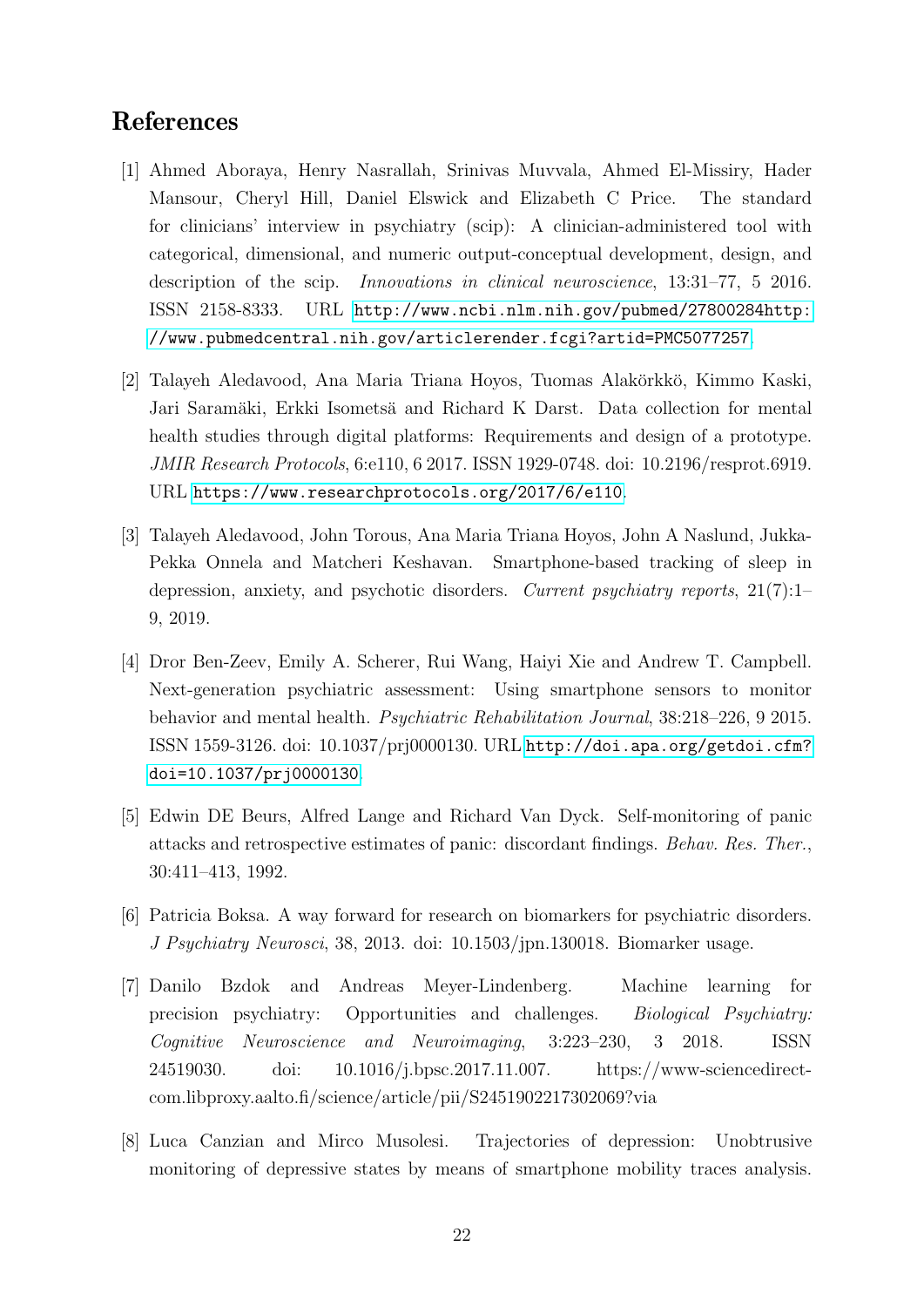2015. doi: 10.1145/2750858.2805845. URL [http://dx.doi.org/10.1145/2750858.](http://dx.doi.org/10.1145/2750858.2805845) [2805845](http://dx.doi.org/10.1145/2750858.2805845).

- <span id="page-22-4"></span>[9] Prerna Chikersal, Afsaneh Doryab, Michael Tumminia, Daniella K. Villalba, Janine M. Dutcher, Xinwen Liu, Sheldon Cohen, Kasey G. Creswell, Jennifer Mankoff, J. David Creswell, Mayank Goel and Anind K. Dey. Detecting depression and predicting its onset using longitudinal symptoms captured by passive sensing: A machine learning approach with robust feature selection. ACM Trans. Comput.- Hum. Interact., 28(1), January 2021. ISSN 1073-0516. doi: 10.1145/3422821. URL <https://doi.org/10.1145/3422821>.
- <span id="page-22-5"></span>[10] Chul-Hyun Cho, Taek Lee, Min-Gwan Kim, Hoh Peter In, Leen Kim and Heon-Jeong Lee. Mood prediction of patients with mood disorders by machine learning using passive digital phenotypes based on the circadian rhythm: Prospective observational cohort study. J Med Internet Res, 21(4):e11029, Apr 2019. ISSN 1438-8871. doi: 10.2196/11029. URL <http://www.jmir.org/2019/4/e11029/>.
- <span id="page-22-0"></span>[11] Daniel Eisenberg, Marilyn F. Downs, Ezra Golberstein and Kara Zivin. Stigma and help seeking for mental health among college students. *Medical Care Research and* Review, 66:522–541, 10 2009. ISSN 10775587. doi: 10.1177/1077558709335173. URL <http://journals.sagepub.com/doi/10.1177/1077558709335173>.
- <span id="page-22-1"></span>[12] A. A. Farhan, J. Lu, J. Bi, A. Russell, B. Wang and A. Bamis. Multi-view biclustering to identify smartphone sensing features indicative of depression. 2016 IEEE First International Conference on Connected Health: Applications, Systems and Engineering Technologies (CHASE), pages 264–273, 2016. doi: 10.1109/CHASE. 2016.27.
- <span id="page-22-6"></span>[13] A. A. Farhan, C. Yue, R. Morillo, S. Ware, J. Lu, J. Bi, J. Kamath, A. Russell, A. Bamis and B. Wang. Behavior vs. introspection: refining prediction of clinical depression via smartphone sensing data. 2016 IEEE Wireless Health (WH), pages 1–8, 2016. doi: 10.1109/WH.2016.7764553.
- <span id="page-22-2"></span>[14] Joakim Ihle Frogner, Farzan Majeed Noori, Pål Halvorsen, Steven Alexander Hicks, Enrique Garcia-Ceja, Jim Torresen and Michael Alexander Riegler. One-dimensional convolutional neural networks on motor activity measurements in detection of depression. Proceedings of the 4th International Workshop on Multimedia for Personal Health amp; Health Care, HealthMedia '19, page 9–15, New York, NY, USA, 2019. Association for Computing Machinery. ISBN 9781450369145. doi: 10.1145/3347444.3356238. URL <https://doi.org/10.1145/3347444.3356238>.
- <span id="page-22-3"></span>[15] W. Gerych, E. Agu and E. Rundensteiner. Classifying depression in imbalanced datasets using an autoencoder- based anomaly detection approach. 2019 IEEE 13th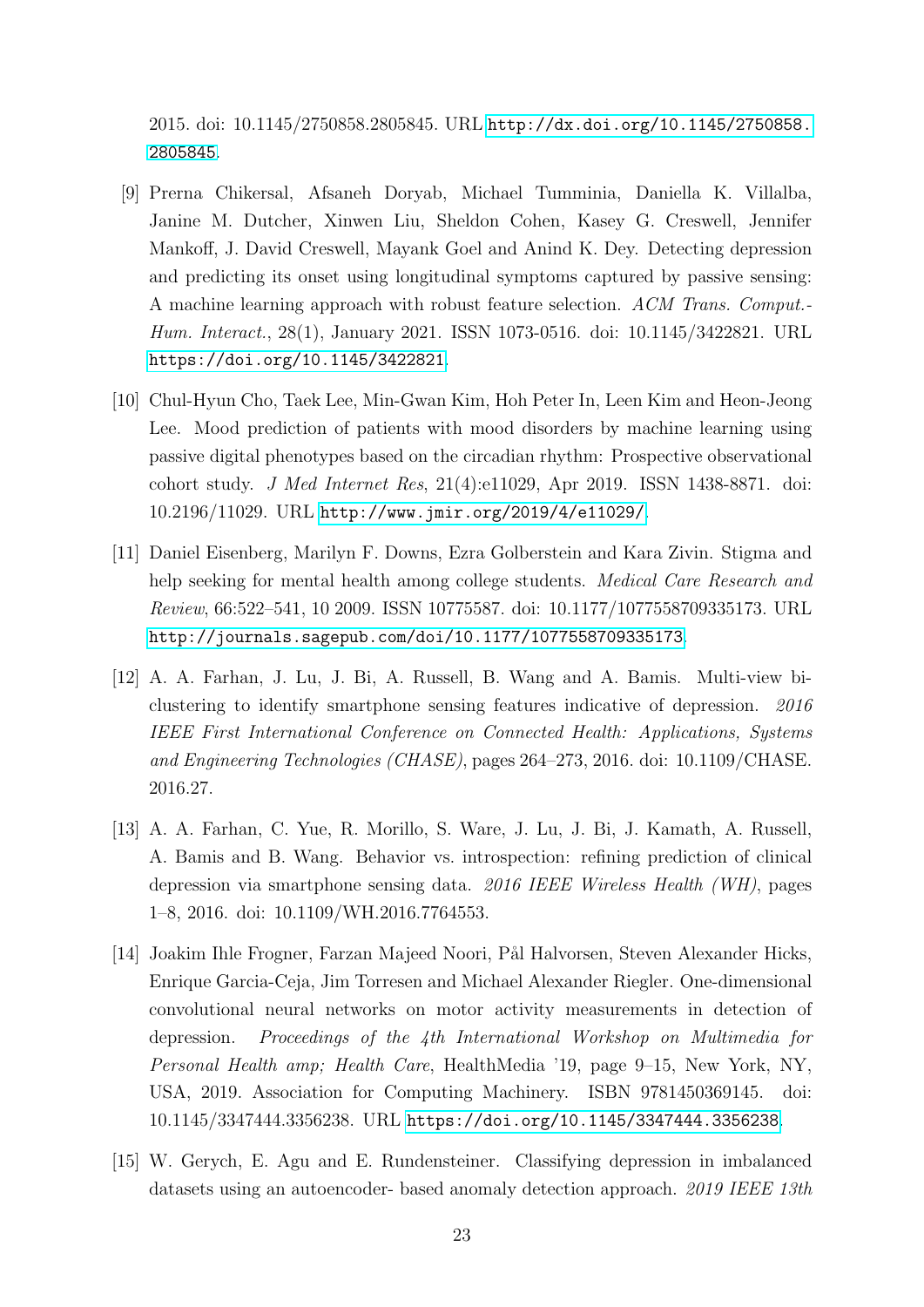International Conference on Semantic Computing (ICSC), pages 124–127, 2019. doi: 10.1109/ICOSC.2019.8665535.

- <span id="page-23-3"></span>[16] A. Ghandeharioun, S. Fedor, L. Sangermano, D. Ionescu, J. Alpert, C. Dale, D. Sontag and R. Picard. Objective assessment of depressive symptoms with machine learning and wearable sensors data. 2017 Seventh International Conference on Affective Computing and Intelligent Interaction (ACII), pages 325–332, 2017. doi: 10.1109/ACII.2017.8273620.
- <span id="page-23-1"></span>[17] Thomas R Insel. Digital phenotyping-technology for a new science of behavior published by jama, october 2017. 2017. doi: 10.1001/jama.2017.11295.
- <span id="page-23-2"></span>[18] Nicholas C. Jacobson and Yeon Joo Chung. Passive sensing of prediction of momentto-moment depressed mood among undergraduates with clinical levels of depression sample using smartphones. Sensors, 20(12), 2020. ISSN 1424-8220. doi: 10.3390/ s20123572. URL <https://www.mdpi.com/1424-8220/20/12/3572>.
- <span id="page-23-0"></span>[19] Spencer L. James, Degu Abate, Kalkidan Hassen Abate, Solomon M. Abay, Cristiana Abbafati, Nooshin Abbasi, Hedayat Abbastabar, Foad Abd-Allah, Jemal Abdela, Ahmed Abdelalim, Ibrahim Abdollahpour, Rizwan Suliankatchi Abdulkader, Zegeye Abebe, Semaw F. Abera, Olifan Zewdie Abil, Haftom Niguse Abraha, Laith Jamal Abu-Raddad, Niveen M.E. Abu-Rmeileh, Manfred Mario Kokou Accrombessi, Dilaram Acharya, Pawan Acharya, Ilana N. Ackerman, Abdu A. Adamu, Oladimeji M. Adebayo, Victor Adekanmbi, Olatunji O. Adetokunboh, Mina G. Adib, Jose C. Adsuar, Kossivi Agbelenko Afanvi, Mohsen Afarideh, Ashkan Afshin, Gina Agarwal, Kareha M. Agesa, Rakesh Aggarwal, Sargis Aghasi Aghayan, Sutapa Agrawal, Alireza Ahmadi, Mehdi Ahmadi, Hamid Ahmadieh, Muktar Beshir Ahmed, Amani Nidhal Aichour, Ibtihel Aichour, Miloud Taki Eddine Aichour, Tomi Akinyemiju, Nadia Akseer, Ziyad Al-Aly, Ayman Al-Eyadhy, Hesham M. Al-Mekhlafi, Rajaa M. Al-Raddadi, Fares Alahdab, Khurshid Alam, Tahiya Alam, Alaa Alashi, Seyed Moayed Alavian, Kefyalew Addis Alene, Mehran Alijanzadeh, Reza Alizadeh-Navaei, Syed Mohamed Aljunid, Ala'a Alkerwi, François Alla, Peter Allebeck, Mohamed M.L. Alouani, Khalid Altirkawi, Nelson Alvis-Guzman, Azmeraw T. Amare, Leopold N. Aminde, Walid Ammar, Yaw Ampem Amoako, Nahla Hamed Anber, Catalina Liliana Andrei, Sofia Androudi, Megbaru Debalkie Animut, Mina Anjomshoa, Mustafa Geleto Ansha, Carl Abelardo T. Antonio, Palwasha Anwari, Jalal Arabloo, Antonio Arauz, Olatunde Aremu, Filippo Ariani, Bahram Armoon, Johan Arnlöv, Amit Arora, Al Artaman, Krishna K. Aryal, Hamid Asayesh, Rana Jawad Asghar, Zerihun Ataro, Sachin R. Atre, Marcel Ausloos, Leticia Avila-Burgos, Euripide F.G.A. Avokpaho, Ashish Awasthi, Beatriz Paulina Ayala Quintanilla, Rakesh Ayer, Peter S. Azzopardi, Arefeh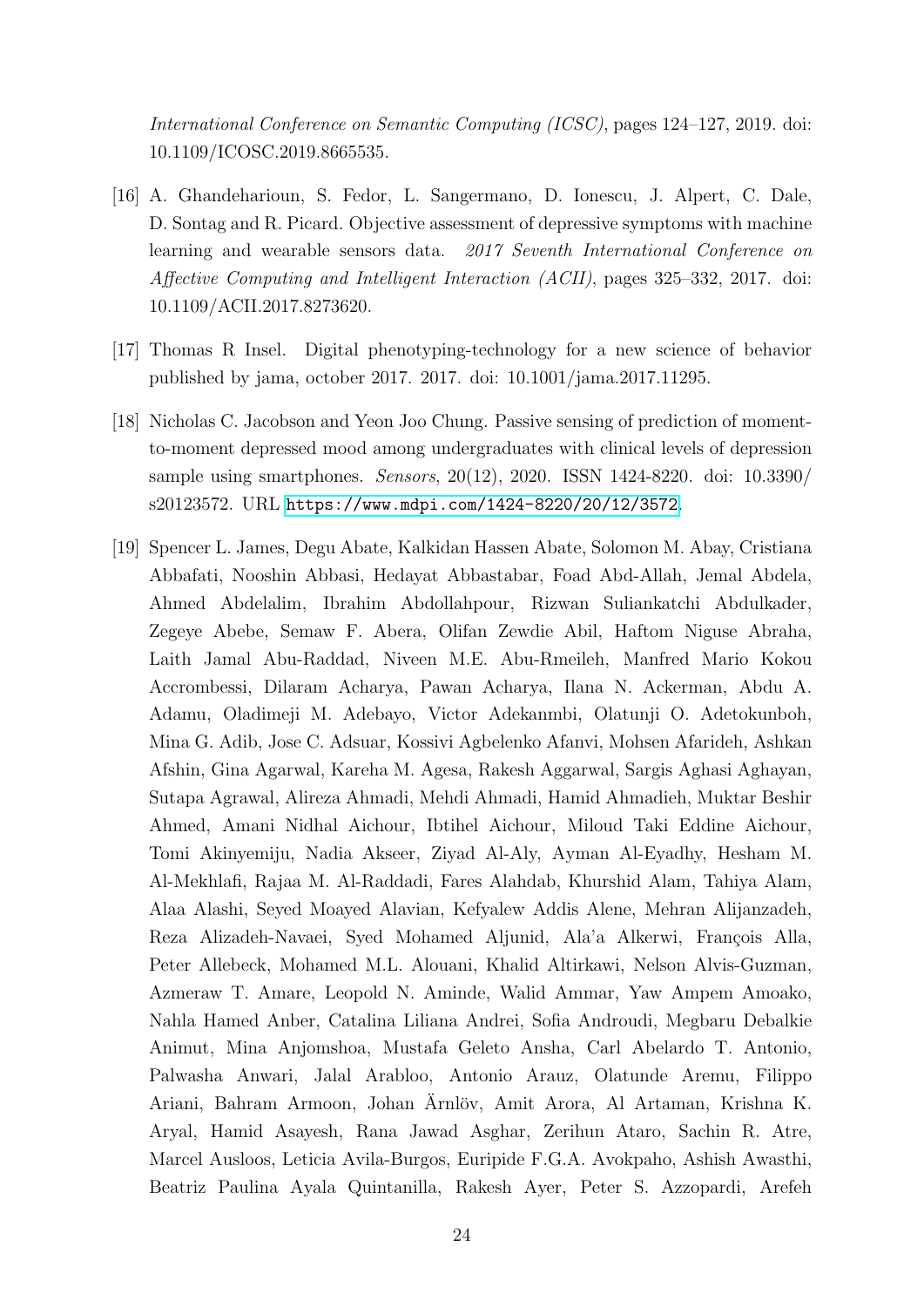Babazadeh, Hamid Badali, Alaa Badawi, Ayele Geleto Bali, Katherine E. Ballesteros, Shoshana H. Ballew, Maciej Banach, Joseph Adel Mattar Banoub, Amrit Banstola, Aleksandra Barac, Miguel A. Barboza, Suzanne Lyn Barker-Collo, Till Winfried Bärnighausen, Lope H. Barrero, Bernhard T. Baune, Shahrzad Bazargan-Hejazi, Neeraj Bedi, Ettore Beghi, Masoud Behzadifar, Meysam Behzadifar, Yannick B´ejot, Abate Bekele Belachew, Yihalem Abebe Belay, Michelle L. Bell, Aminu K. Bello, Isabela M. Bensenor, Eduardo Bernabe, Robert S. Bernstein, Mircea Beuran, Tina Beyranvand, Neeraj Bhala, Suraj Bhattarai, Soumyadeep Bhaumik, Zulfiqar A. Bhutta, Belete Biadgo, Ali Bijani, Boris Bikbov, Ver Bilano, Nigus Bililign, Muhammad Shahdaat Bin Sayeed, Donal Bisanzio, Brigette F. Blacker, Fiona M. Blyth, Ibrahim R. Bou-Orm, Soufiane Boufous, Rupert Bourne, Oliver J. Brady, Michael Brainin, Luisa C. Brant, Alexandra Brazinova, Nicholas J.K. Breitborde, Hermann Brenner, Paul Svitil Briant, Andrew M. Briggs, Andrey Nikolaevich Briko, Gabrielle Britton, Traolach Brugha, Rachelle Buchbinder, Reinhard Busse, Zahid A. Butt, Lucero Cahuana-Hurtado, Jorge Cano, Rosario C´ardenas, Juan J. Carrero, Austin Carter, Félix Carvalho, Carlos A. Castañeda-Orjuela, Jacqueline Castillo Rivas, Franz Castro, Ferrán Catalá-López, Kelly M. Cercy, Ester Cerin, Yazan Chaiah, Alex R. Chang, Hsing Yi Chang, Jung Chen Chang, Fiona J. Charlson, Aparajita Chattopadhyay, Vijay Kumar Chattu, Pankaj Chaturvedi, Peggy Pei Chia Chiang, Ken Lee Chin, Abdulaal Chitheer, Jee Young J. Choi, Rajiv Chowdhury, Hanne Christensen, Devasahayam J. Christopher, Flavia M. Cicuttini, Liliana G. Ciobanu, Massimo Cirillo, Rafael M. Claro, Daniel Collado-Mateo, Cyrus Cooper, Josef Coresh, Paolo Angelo Cortesi, Monica Cortinovis, Megan Costa, Ewerton Cousin, Michael H. Criqui, Elizabeth A. Cromwell, Marita Cross, John A. Crump, Abel Fekadu Dadi, Lalit Dandona, Rakhi Dandona, Paul I. Dargan, Ahmad Daryani, Rajat Das Gupta, José Das Neves, Tamirat Tesfaye Dasa, Gail Davey, Adrian C. Davis, Dragos Virgil Davitoiu, Barbora De Courten, Fernando Pio De La Hoz, Diego De Leo, Jan Walter De Neve, Meaza Girma Degefa, Louisa Degenhardt, Selina Deiparine, Robert P. Dellavalle, Gebre Teklemariam Demoz, Kebede Deribe, Nikolaos Dervenis, Don C. Des Jarlais, Getenet Ayalew Dessie, Subhojit Dey, Samath Dhamminda Dharmaratne, Mesfin Tadese Dinberu, M. Ashworth Dirac, Shirin Djalalinia, Linh Doan, Klara Dokova, David Teye Doku, E. Ray Dorsey, Kerrie E. Doyle, Tim Robert Driscoll, Manisha Dubey, Eleonora Dubljanin, Eyasu Ejeta Duken, Bruce B. Duncan, Andre R. Duraes, Hedyeh Ebrahimi, Soheil Ebrahimpour, Michelle Marie Echko, David Edvardsson, Andem Effiong, Joshua R. Ehrlich, Charbel El Bcheraoui, Maysaa El Sayed Zaki, Ziad El-Khatib, Hajer Elkout, Iqbal R.F. Elyazar, Ahmadali Enayati, Aman Yesuf Endries, Benjamin Er, Holly E. Erskine, Babak Eshrati, Sharareh Eskandarieh, Alireza Esteghamati, Sadaf Esteghamati, Hamed Fakhim, Vahid Fallah Omrani,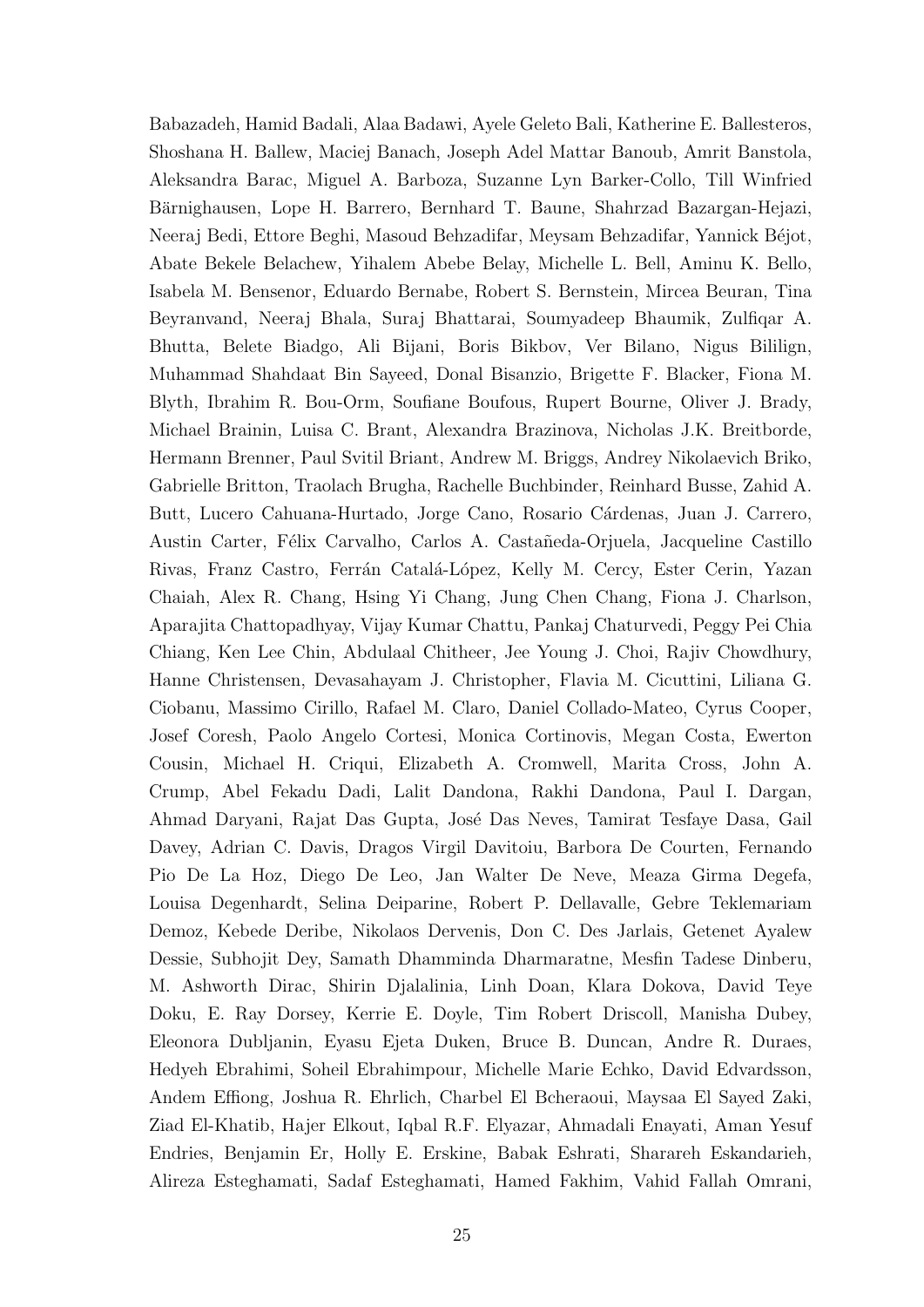Mahbobeh Faramarzi, Mohammad Fareed, Farzaneh Farhadi, Talha A. Farid, Carla Sofia Es´a Farinha, Andrea Farioli, Andre Faro, Maryam S. Farvid, Farshad Farzadfar, Valery L. Feigin, Netsanet Fentahun, Seyed Mohammad Fereshtehnejad, Eduarda Fernandes, Joao C. Fernandes, Alize J. Ferrari, Garumma Tolu Feyissa, Irina Filip, Florian Fischer, Christina Fitzmaurice, Nataliya A. Foigt, Kyle J. Foreman, Jack Fox, Tahvi D. Frank, Takeshi Fukumoto, Nancy Fullman, Thomas Fürst, João M. Furtado, Neal D. Futran, Seana Gall, Morsaleh Ganji, Fortune Gbetoho Gankpe, Alberto L. Garcia-Basteiro, William M. Gardner, Abadi Kahsu Gebre, Amanuel Tesfay Gebremedhin, Teklu Gebrehiwo Gebremichael, Tilayie Feto Gelano, Johanna M. Geleijnse, Ricard Genova-Maleras, Yilma Chisha Dea Geramo, Peter W. Gething, Kebede Embaye Gezae, Keyghobad Ghadiri, Khalil Ghasemi Falavarjani, Maryam Ghasemi-Kasman, Mamata Ghimire, Rakesh Ghosh, Aloke Gopal Ghoshal, Simona Giampaoli, Paramjit Singh Gill, Tiffany K. Gill, Ibrahim Abdelmageed Ginawi, Giorgia Giussani, Elena V. Gnedovskaya, Ellen M. Goldberg, Srinivas Goli, Hector G´omez-Dant´es, Philimon N. Gona, Sameer Vali Gopalani, Taren M. Gorman, Alessandra C. Goulart, Bárbara Niegia Garcia Goulart, Ayman Grada, Morgan E. Grams, Giuseppe Grosso, Harish Chander Gugnani, Yuming Guo, Prakash C. Gupta, Rahul Gupta, Rajeev Gupta, Tanush Gupta, Bishal Gyawali, Juanita A. Haagsma, Vladimir Hachinski, Nima Hafezi-Nejad, Hassan Haghparast Bidgoli, Tekleberhan B. Hagos, Gessessew Bugssa Hailu, Arvin Haj-Mirzaian, Arya Haj-Mirzaian, Randah R. Hamadeh, Samer Hamidi, Alexis J. Handal, Graeme J. Hankey, Yuantao Hao, Hilda L. Harb, Sivadasanpillai Harikrishnan, Josep Maria Haro, Mehedi Hasan, Hadi Hassankhani, Hamid Yimam Hassen, Rasmus Havmoeller, Caitlin N. Hawley, Roderick J. Hay, Simon I. Hay, Akbar Hedayatizadeh-Omran, Behzad Heibati, Delia Hendrie, Andualem Henok, Claudiu Herteliu, Sousan Heydarpour, Desalegn Tsegaw Hibstu, Huong Thanh Hoang, Hans W. Hoek, Howard J. Hoffman, Michael K. Hole, Enayatollah Homaie Rad, Praveen Hoogar, H. Dean Hosgood, Seyed Mostafa Hosseini, Mehdi Hosseinzadeh, Mihaela Hostiuc, Sorin Hostiuc, Peter J. Hotez, Damian G. Hoy, Mohamed Hsairi, Aung Soe Htet, Guoqing Hu, John J. Huang, Chantal K. Huynh, Kim Moesgaard Iburg, Chad Thomas Ikeda, Bogdan Ileanu, Olayinka Stephen Ilesanmi, Usman Iqbal, Seyed Sina Naghibi Irvani, Caleb Mackay Salpeter Irvine, Sheikh Mohammed, Shariful Islam, Farhad Islami, Kathryn H. Jacobsen, Leila Jahangiry, Nader Jahanmehr, Sudhir Kumar Jain, Mihajlo Jakovljevic, Mehdi Javanbakht, Achala Upendra Jayatilleke, Panniyammakal Jeemon, Ravi Prakash Jha, Vivekanand Jha, John S. Ji, Catherine O. Johnson, Jost B. Jonas, Jacek Jerzy Jozwiak, Suresh Banayya Jungari, Mikk Jurisson, Zubair Kabir, Rajendra ¨ Kadel, Amaha Kahsay, Rizwan Kalani, Tanuj Kanchan, Manoochehr Karami, Behzad Karami Matin, Andr´e Karch, Corine Karema, Narges Karimi, Seyed M.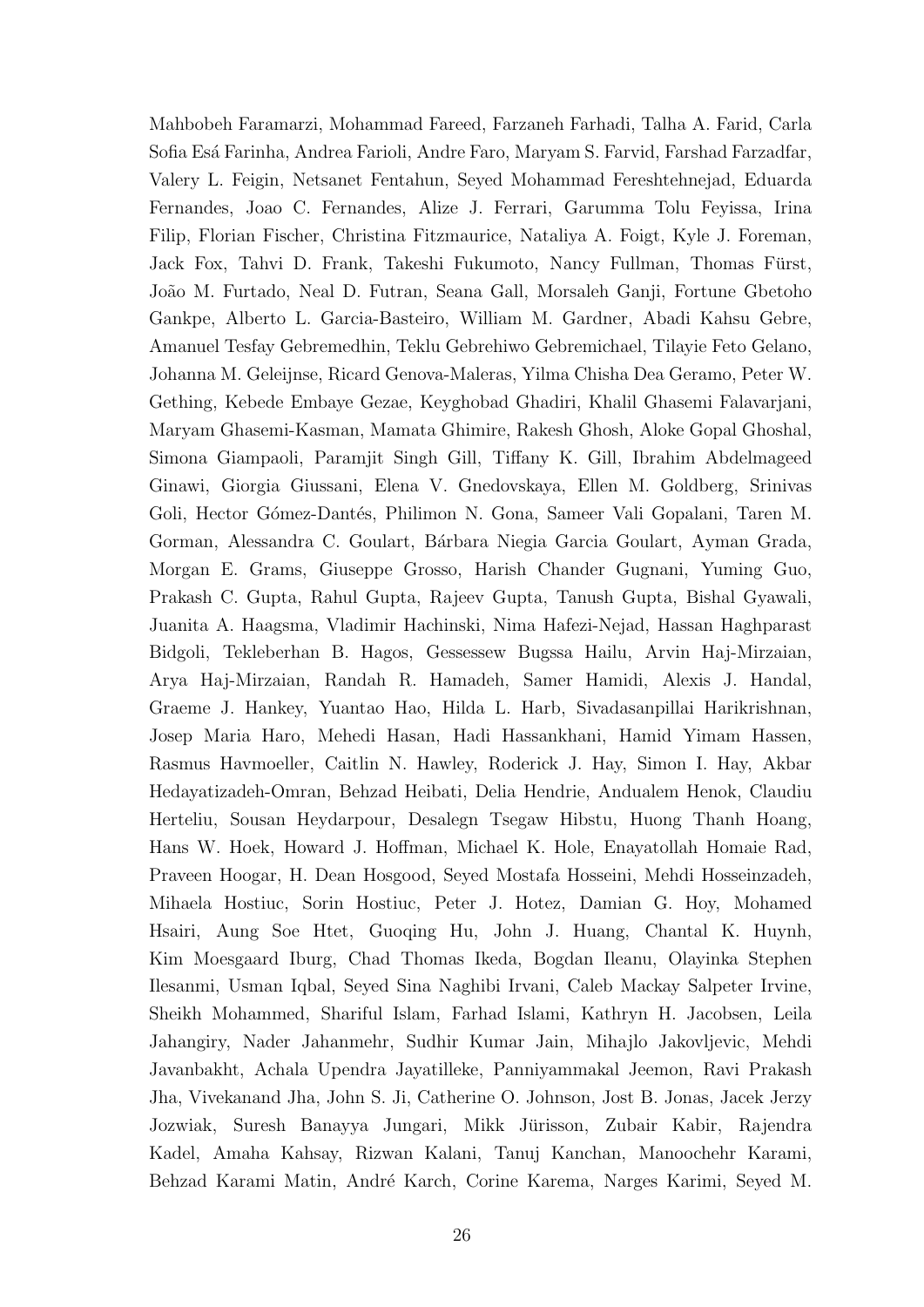Karimi, Amir Kasaeian, Dessalegn H. Kassa, Getachew Mullu Kassa, Tesfaye Dessale Kassa, Nicholas J. Kassebaum, Srinivasa Vittal Katikireddi, Norito Kawakami, Ali Kazemi Karyani, Masoud Masoud Keighobadi, Peter Njenga Keiyoro, Laura Kemmer, Grant Rodgers Kemp, Andre Pascal Kengne, Andre Keren, Yousef Saleh Khader, Behzad Khafaei, Morteza Abdullatif Khafaie, Alireza Khajavi, Ibrahim A. Khalil, Ejaz Ahmad Khan, Muhammad Shahzeb Khan, Muhammad Ali Khan, Young Ho Khang, Mohammad Khazaei, Abdullah T. Khoja, Ardeshir Khosravi, Mohammad Hossein Khosravi, Aliasghar A. Kiadaliri, Daniel N. Kiirithio, Cho Il Kim, Daniel Kim, Pauline Kim, Young Eun Kim, Yun Jin Kim, Ruth W. Kimokoti, Yohannes Kinfu, Adnan Kisa, Katarzyna Kissimova-Skarbek, Mika Kivimäki, Ann Kristin Skrindo Knudsen, Jonathan M. Kocarnik, Sonali Kochhar, Yoshihiro Kokubo, Tufa Kolola, Jacek A. Kopec, Soewarta Kosen, Georgios A. Kotsakis, Parvaiz A. Koul, Ai Koyanagi, Michael A. Kravchenko, Kewal Krishan, Kristopher J. Krohn, Barthelemy Kuate Defo, Burcu Kucuk Bicer, G. Anil Kumar, Manasi Kumar, Hmwe Hmwe Kyu, Deepesh P. Lad, Sheetal D. Lad, Alessandra Lafranconi, Ratilal Lalloo, Tea Lallukka, Faris Hasan Lami, Van C. Lansingh, Arman Latifi, Kathryn Mei Ming Lau, Jeffrey V. Lazarus, Janet L. Leasher, Jorge R. Ledesma, Paul H. Lee, James Leigh, Janni Leung, Miriam Levi, Sonia Lewycka, Shanshan Li, Yichong Li, Yu Liao, Misgan Legesse Liben, Lee Ling Lim, Stephen S. Lim, Shiwei Liu, Rakesh Lodha, Katharine J. Looker, Alan D. Lopez, Stefan Lorkowski, Paulo A. Lotufo, Nicola Low, Rafael Lozano, Tim C.D. Lucas, Lydia R. Lucchesi, Raimundas Lunevicius, Ronan A. Lyons, Stefan Ma, Erlyn Rachelle King Macarayan, Mark T. Mackay, Fabiana Madotto, Hassan Magdy Abd El Razek, Muhammed Magdy Abd El Razek, Dhaval P. Maghavani, Narayan Bahadur Mahotra, Hue Thi Mai, Marek Majdan, Reza Majdzadeh, Azeem Majeed, Reza Malekzadeh, Deborah Carvalho Malta, Abdullah A. Mamun, Ana Laura Manda, Helena Manguerra, Treh Manhertz, Mohammad Ali Mansournia, Lorenzo Giovanni Mantovani, Chabila Christopher Mapoma, Joemer C. Maravilla, Wagner Marcenes, Ashley Marks, Francisco Rogerlândio Martins-Melo, Ira Martopullo, Winfried März, Melvin B. Marzan, Tivani Phosa Mashamba-Thompson, Benjamin Ballard Massenburg, Manu Raj Mathur, Kunihiro Matsushita, Pallab K. Maulik, Mohsen Mazidi, Colm McAlinden, John J. McGrath, Martin McKee, Man Mohan Mehndiratta, Ravi Mehrotra, Kala M. Mehta, Varshil Mehta, Fabiola Mejia-Rodriguez, Tesfa Mekonen, Addisu Melese, Mulugeta Melku, Michele Meltzer, Peter T.N. Memiah, Ziad A. Memish, Walter Mendoza, Desalegn Tadese Mengistu, Getnet Mengistu, George A. Mensah, Seid Tiku Mereta, Atte Meretoja, Tuomo J. Meretoja, Tomislav Mestrovic, Naser Mohammad Gholi Mezerji, Bartosz Miazgowski, Tomasz Miazgowski, Anoushka I. Millear, Ted R. Miller, Benjamin Miltz, G. K. Mini, Mojde Mirarefin, Erkin M. Mirrakhimov,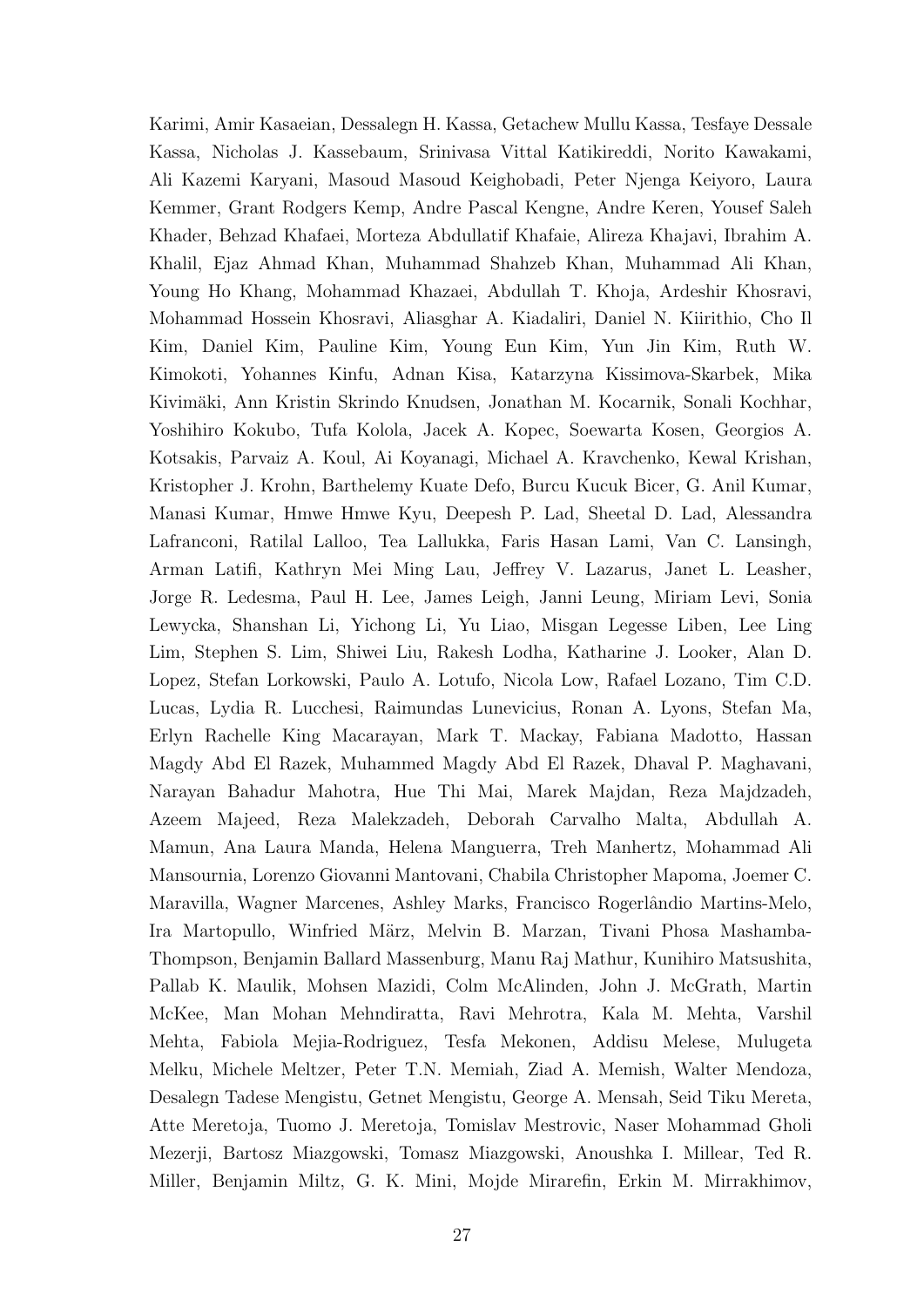Awoke Temesgen Misganaw, Philip B. Mitchell, Habtamu Mitiku, Babak Moazen, Bahram Mohajer, Karzan Abdulmuhsin Mohammad, Noushin Mohammadifard, Mousa Mohammadnia-Afrouzi, Mohammed A. Mohammed, Shafiu Mohammed, Farnam Mohebi, Modhurima Moitra, Ali H. Mokdad, Mariam Molokhia, Lorenzo Monasta, Yoshan Moodley, Mahmood Moosazadeh, Ghobad Moradi, Maziar Moradi-Lakeh, Mehdi Moradinazar, Paula Moraga, Lidia Morawska, Ilais Moreno Velásquez, Joana Morgado-Da-Costa, Shane Douglas Morrison, Marilita M. Moschos, Seyyed Meysam Mousavi, Kalayu Brhane Mruts, Achenef Asmamaw Muche, Kindie Fentahun Muchie, Ulrich Otto Mueller, Oumer Sada Muhammed, Satinath Mukhopadhyay, Kate Muller, John Everett Mumford, Manoj Murhekar, Jonah Musa, Kamarul Imran Musa, Ghulam Mustafa, Ashraf F. Nabhan, Chie Nagata, Mohsen Naghavi, Aliya Naheed, Azin Nahvijou, Gurudatta Naik, Nitish Naik, Farid Najafi, Luigi Naldi, Hae Sung Nam, Vinay Nangia, Jobert Richie Nansseu, Bruno Ramos Nascimento, Gopalakrishnan Natarajan, Nahid Neamati, Ionut Negoi, Ruxandra Irina Negoi, Subas Neupane, Charles Richard James Newton, Josephine W. Ngunjiri, Anh Quynh Nguyen, Ha Thu Nguyen, Huong Lan Thi Nguyen, Huong Thanh Nguyen, Long Hoang Nguyen, Minh Nguyen, Nam Ba Nguyen, Son Hoang Nguyen, Emma Nichols, Dina Nur Anggraini Ningrum, Molly R. Nixon, Nomonde Nolutshungu, Shuhei Nomura, Ole F. Norheim, Mehdi Noroozi, Bo Norrving, Jean Jacques Noubiap, Hamid Reza Nouri, Malihe Nourollahpour Shiadeh, Mohammad Reza Nowroozi, Elaine O. Nsoesie, Peter S. Nyasulu, Christopher M. Odell, Richard Ofori-Asenso, Felix Akpojene Ogbo, In Hwan Oh, Olanrewaju Oladimeji, Andrew T. Olagunju, Tinuke O. Olagunju, Pedro R. Olivares, Helen Elizabeth Olsen, Bolajoko Olubukunola Olusanya, Kanyin L. Ong, Sok King Ong, Eyal Oren, Alberto Ortiz, Erika Ota, Stanislav S. Otstavnov, Simon øverland, Mayowa Ojo Owolabi, P. A. Mahesh, Rosana Pacella, Amir H. Pakpour, Adrian Pana, Songhomitra Panda-Jonas, Andrea Parisi, Eun Kee Park, Charles D.H. Parry, Shanti Patel, Sanghamitra Pati, Snehal T. Patil, Ajay Patle, George C. Patton, Vishnupriya Rao Paturi, Katherine R. Paulson, Neil Pearce, David M. Pereira, Norberto Perico, Konrad Pesudovs, Hai Quang Pham, Michael R. Phillips, David M. Pigott, Julian David Pillay, Michael A. Piradov, Meghdad Pirsaheb, Farhad Pishgar, Oleguer Plana-Ripoll, Dietrich Plass, Suzanne Polinder, Svetlana Popova, Maarten J. Postma, Akram Pourshams, Hossein Poustchi, Dorairaj Prabhakaran, Swayam Prakash, V. Prakash, Caroline A. Purcell, Manorama B. Purwar, Mostafa Qorbani, D. Alex Quistberg, Amir Radfar, Anwar Rafay, Alireza Rafiei, Fakher Rahim, Kazem Rahimi, Afarin Rahimi-Movaghar, Vafa Rahimi-Movaghar, Mahfuzar Rahman, Mohammad Hifz Ur Rahman, Muhammad Aziz Rahman, Sajjad Ur Rahman, Rajesh Kumar Rai, Fatemeh Rajati, Usha Ram, Prabhat Ranjan, Anna Ranta, Puja C. Rao, David Laith Rawaf, Salman Rawaf, K. Srinath Reddy,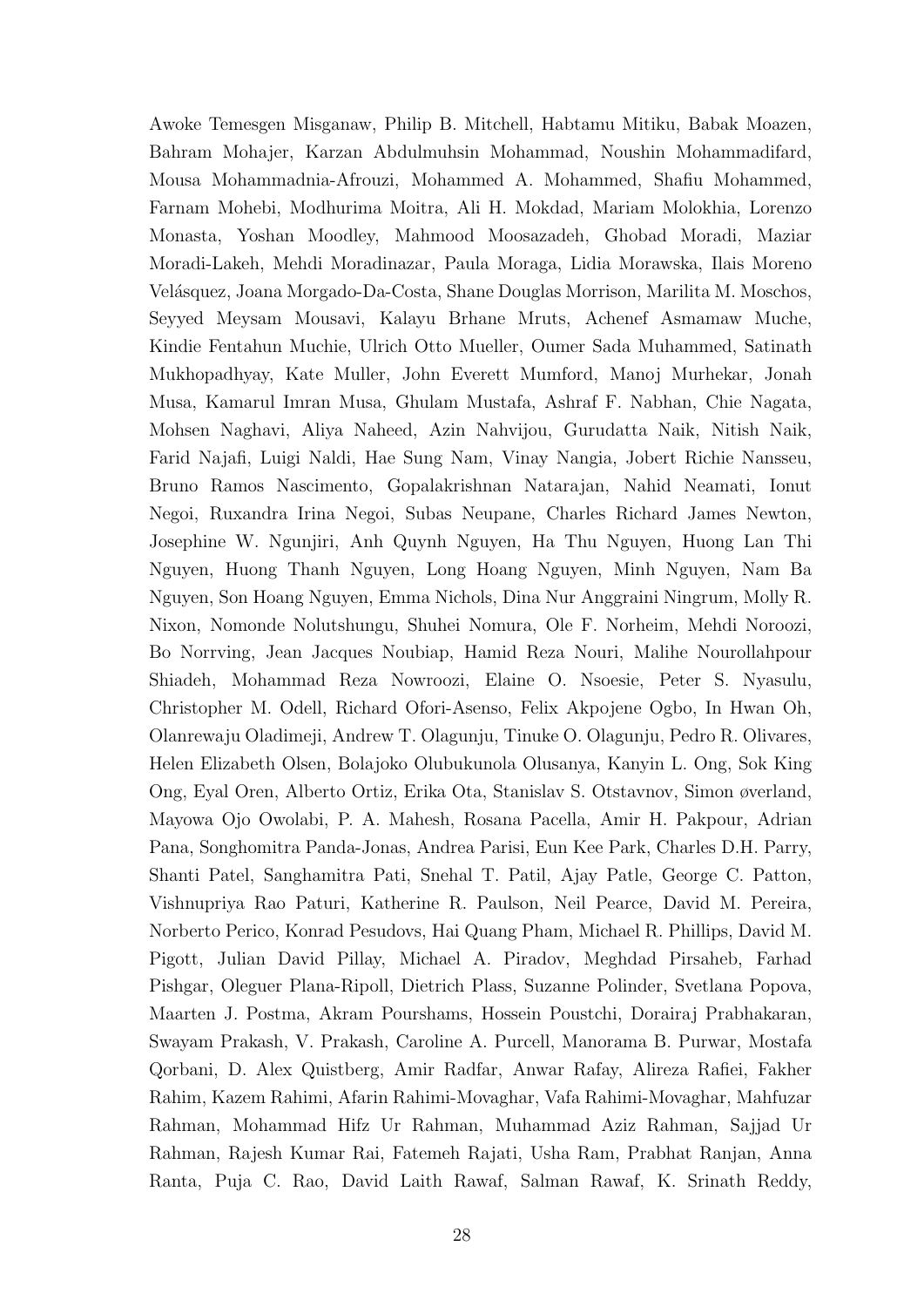Robert C. Reiner, Nickolas Reinig, Marissa Bettay Reitsma, Giuseppe Remuzzi, Andre M.N. Renzaho, Serge Resnikoff, Satar Rezaei, Mohammad Sadegh Rezai, Antonio Luiz P. Ribeiro, Stephen R. Robinson, Leonardo Roever, Luca Ronfani, Gholamreza Roshandel, Ali Rostami, Gregory A. Roth, Ambuj Roy, Enrico Rubagotti, Perminder S. Sachdev, Nafis Sadat, Basema Saddik, Ehsan Sadeghi, Sahar Saeedi Moghaddam, Hosein Safari, Yahya Safari, Roya Safari-Faramani, Mahdi Safdarian, Sare Safi, Saeid Safiri, Rajesh Sagar, Amirhossein Sahebkar, Mohammad Ali Sahraian, Haniye Sadat Sajadi, Nasir Salam, Joseph S. Salama, Payman Salamati, Komal Saleem, Zikria Saleem, Yahya Salimi, Joshua A. Salomon, Sundeep Santosh Salvi, Inbal Salz, Abdallah M. Samy, Juan Sanabria, Yingying Sang, Damian Francesco Santomauro, Itamar S. Santos, João Vasco Santos, Milena M. Santric Milicevic, Bruno Piassi Sao Jose, Mayank Sardana, Abdur Razzaque Sarker, Nizal Sarrafzadegan, Benn Sartorius, Shahabeddin Sarvi, Brijesh Sathian, Maheswar Satpathy, Arundhati R. Sawant, Monika Sawhney, Sonia Saxena, Mete Saylan, Elke Schaeffner, Maria Inês Schmidt, Ione J.C. Schneider, Ben Schöttker, David C. Schwebel, Falk Schwendicke, James G. Scott, Mario Sekerija, Sadaf G. Sepanlou, Edson Serv´an-Mori, Seyedmojtaba Seyedmousavi, Hosein Shabaninejad, Azadeh Shafieesabet, Mehdi Shahbazi, Amira A. Shaheen, Masood Ali Shaikh, Mehran Shams-Beyranvand, Mohammadbagher Shamsi, Morteza Shamsizadeh, Heidar Sharafi, Kiomars Sharafi, Mehdi Sharif, Mahdi Sharif-Alhoseini, Meenakshi Sharma, Rajesh Sharma, Jun She, Aziz Sheikh, Peilin Shi, Kenji Shibuya, Mika Shigematsu, Rahman Shiri, Reza Shirkoohi, Kawkab Shishani, Ivy Shiue, Farhad Shokraneh, Haitham Shoman, Mark G. Shrime, Si Si, Soraya Siabani, Tariq J. Siddiqi, Inga Dora Sigfusdottir, Rannveig Sigurvinsdottir, Jo˜ao Pedro Silva, Dayane Gabriele Alves Silveira, Narayana Sarma Venkata Singam, Jasvinder A. Singh, Narinder Pal Singh, Virendra Singh, Dhirendra Narain Sinha, Eirini Skiadaresi, Erica Leigh N. Slepak, Karen Sliwa, David L. Smith, Mari Smith, Adauto Martins Soares Filho, Badr Hasan Sobaih, Soheila Sobhani, Eugène Sobngwi, Samir S. Soneji, Moslem Soofi, Masoud Soosaraei, Reed J.D. Sorensen, Joan B. Soriano, Ireneous N. Soyiri, Luciano A. Sposato, Chandrashekhar T. Sreeramareddy, Vinay Srinivasan, Jeffrey D. Stanaway, Dan J. Stein, Caitlyn Steiner, Timothy J. Steiner, Mark A. Stokes, Lars Jacob Stovner, Michelle L. Subart, Agus Sudaryanto, Mu'awiyyah Babale Sufiyan, Bruno F. Sunguya, Patrick John Sur, Ipsita Sutradhar, Bryan L. Sykes, Dillon O. Sylte, Rafael Tabar´es-Seisdedos, Santosh Kumar Tadakamadla, Birkneh Tilahun Tadesse, Nikhil Tandon, Segen Gebremeskel Tassew, Mohammad Tavakkoli, Nuno Taveira, Hugh R. Taylor, Arash Tehrani-Banihashemi, Tigist Gashaw Tekalign, Shishay Wahdey Tekelemedhin, Merhawi Gebremedhin Tekle, Habtamu Temesgen, Mohamad Hani Temsah, Omar Temsah, Abdullah Sulieman Terkawi, Mebrahtu Teweldemedhin,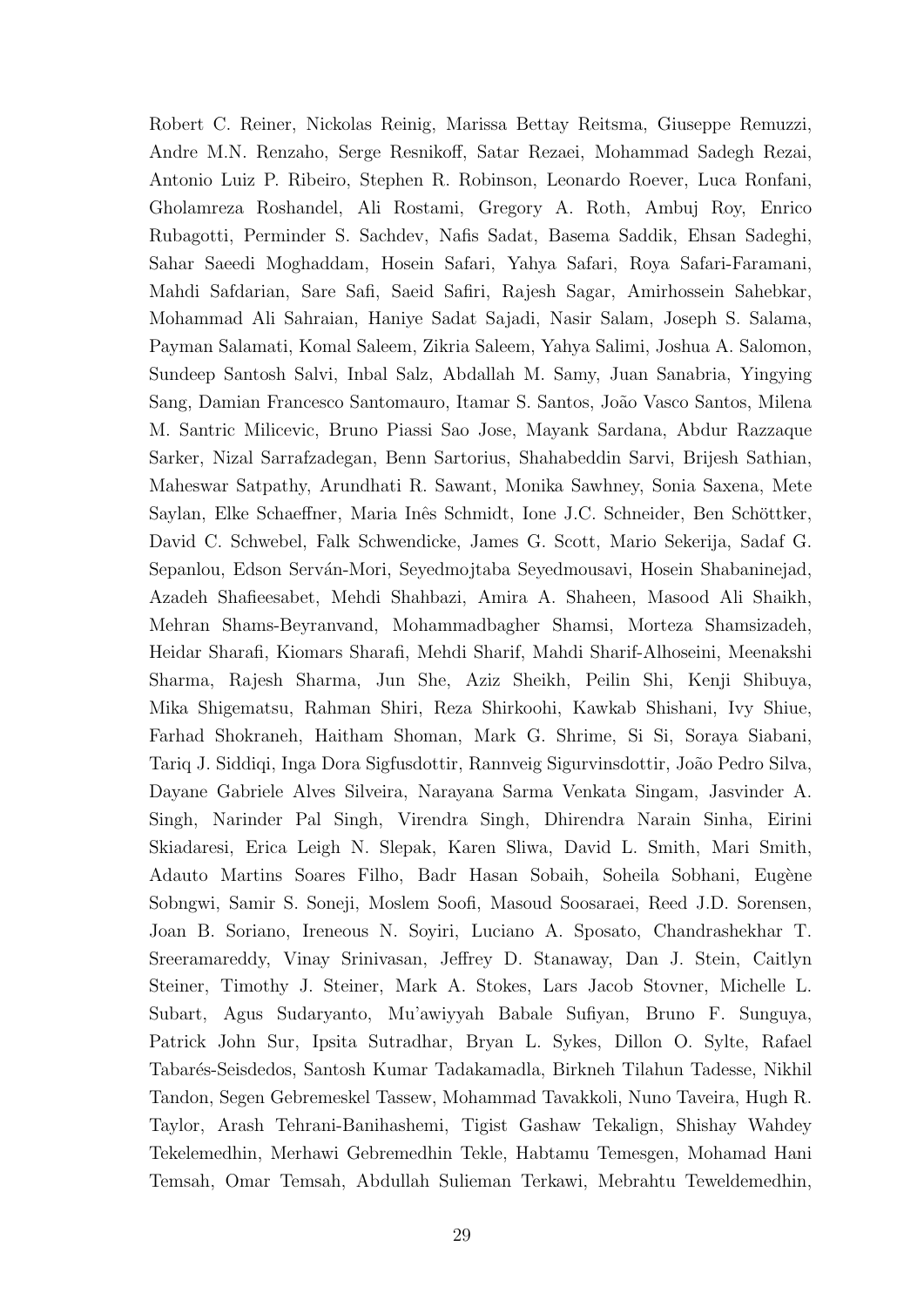Kavumpurathu Raman Thankappan, Nihal Thomas, Binyam Tilahun, Quyen G. To, Marcello Tonelli, Roman Topor-Madry, Fotis Topouzis, Anna E. Torre, Miguel Tortajada-Girbés, Mathilde Touvier, Marcos Roberto Tovani-Palone, Jeffrey A. Towbin, Bach Xuan Tran, Khanh Bao Tran, Christopher E. Troeger, Thomas Clement Truelsen, Miltiadis K. Tsilimbaris, Derrick Tsoi, Lorainne Tudor Car, E. Murat Tuzcu, Kingsley N. Ukwaja, Irfan Ullah, Eduardo A. Undurraga, Jurgen Unutzer, Rachel L. Updike, Muhammad Shariq Usman, Olalekan A. Uthman, Muthiah Vaduganathan, Afsane Vaezi, Pascual R. Valdez, Santosh Varughese, Tommi Juhani Vasankari, Narayanaswamy Venketasubramanian, Santos Villafaina, Francesco S. Violante, Sergey Konstantinovitch Vladimirov, Vasily Vlassov, Stein Emil Vollset, Kia Vosoughi, Isidora S. Vujcic, Fasil Shiferaw Wagnew, Yasir Waheed, Stephen G. Waller, Yafeng Wang, Yuan Pang Wang, Elisabete Weiderpass, Robert G. Weintraub, Daniel J. Weiss, Fitsum Weldegebreal, Kidu Gidey Weldegwergs, Andrea Werdecker, T. Eoin West, Harvey A. Whiteford, Justyna Widecka, Tissa Wijeratne, Lauren B. Wilner, Shadrach Wilson, Andrea Sylvia Winkler, Alison B. Wiyeh, Charles Shey Wiysonge, Charles D.A. Wolfe, Anthony D. Woolf, Shouling Wu, Yun Chun Wu, Grant M.A. Wyper, Denis Xavier, Gelin Xu, Simon Yadgir, Ali Yadollahpour, Seyed Hossein Yahyazadeh Jabbari, Tomohide Yamada, Lijing L. Yan, Yuichiro Yano, Mehdi Yaseri, Yasin Jemal Yasin, Alex Yeshaneh, Ebrahim M. Yimer, Paul Yip, Engida Yisma, Naohiro Yonemoto, Seok Jun Yoon, Marcel Yotebieng, Mustafa Z. Younis, Mahmoud Yousefifard, Chuanhua Yu, Vesna Zadnik, Zoubida Zaidi, Sojib Bin Zaman, Mohammad Zamani, Zohreh Zare, Ayalew Jejaw Zeleke, Zerihun Menlkalew Zenebe, Kai Zhang, Zheng Zhao, Maigeng Zhou, Sanjay Zodpey, Inbar Zucker, Theo Vos and Christopher J.L. Murray. Global, regional, and national incidence, prevalence, and years lived with disability for 354 diseases and injuries for 195 countries and territories, 1990-2017: A systematic analysis for the global burden of disease study 2017. The Lancet, 392: 1789–1858, 11 2018. ISSN 1474547X. doi: 10.1016/S0140-6736(18)32279-7. URL <https://github.com/ihmeuw/>.

- <span id="page-29-1"></span>[20] Heejung Kim, SungHee Lee, SangEun Lee, Soyun Hong, HeeJae Kang and Namhee Kim. Depression prediction by using ecological momentary assessment, actiwatch data, and machine learning: Observational study on older adults living alone. JMIR Mhealth Uhealth, 7(10):e14149, Oct 2019. ISSN 2291-5222. doi: 10.2196/14149. URL <http://mhealth.jmir.org/2019/10/e14149/>.
- <span id="page-29-0"></span>[21] RE. Mastoras, D. Iakovakis, S. Hadjidimitriou, V. Charisis, S. Kassie, T. Alsaadi, A. Khandoker and L. J. Hadjileontiadis. Touchscreen typing pattern analysis for remote detection of the depressive tendency. Sci Rep, 9, 13414 2019. doi: https:  $// doi.org/10.1038/s41598-019-50002-9.$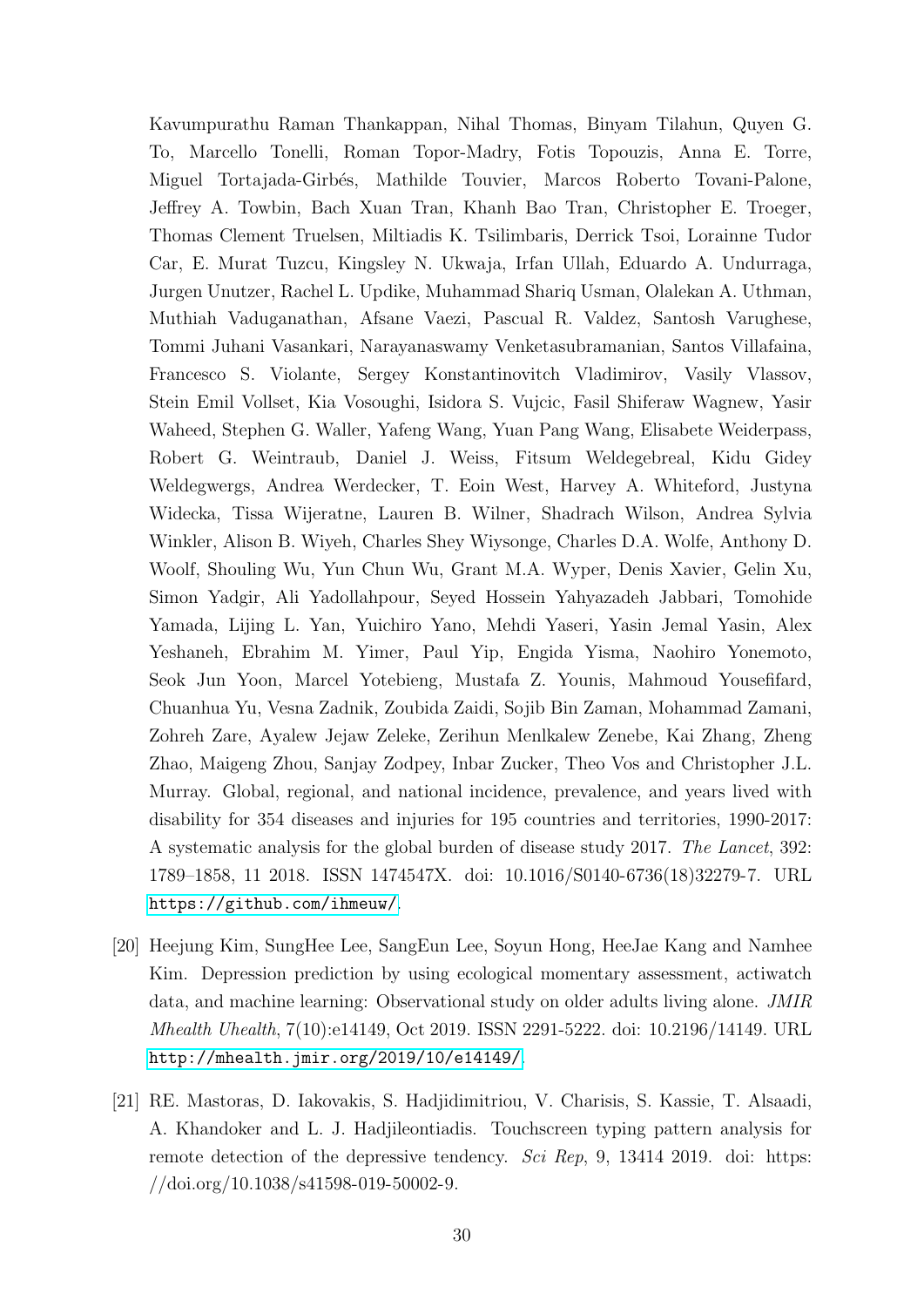- <span id="page-30-5"></span>[22] Mohammed T. Masud, Mohammed A. Mamun, K. Thapa, D.H. Lee, Mark D. Griffiths and S.-H. Yang. Unobtrusive monitoring of behavior and movement patterns to detect clinical depression severity level via smartphone. Journal of Biomedical Informatics, 103:103371, 2020. ISSN 1532-0464. doi: https://doi.org/10.1016/j. jbi.2019.103371. URL [https://www.sciencedirect.com/science/article/pii/](https://www.sciencedirect.com/science/article/pii/S1532046419302916) [S1532046419302916](https://www.sciencedirect.com/science/article/pii/S1532046419302916).
- <span id="page-30-2"></span>[23] John Hopkins Medicine. Mood disorders | johns hopkins medicine. URL [https://www.hopkinsmedicine.org/health/conditions-and-diseases/](https://www.hopkinsmedicine.org/health/conditions-and-diseases/mood-disorders) [mood-disorders](https://www.hopkinsmedicine.org/health/conditions-and-diseases/mood-disorders).
- <span id="page-30-4"></span>[24] Nematjon Narziev, Hwarang Goh, Kobiljon Toshnazarov, Seung Ah Lee, Kyong-Mee Chung and Youngtae Noh. Stdd: Short-term depression detection with passive sensing. Sensors, 20(5), 2020. ISSN 1424-8220. doi: 10.3390/s20051396. URL <https://www.mdpi.com/1424-8220/20/5/1396>.
- <span id="page-30-1"></span>[25] Jukka Pekka Onnela and Scott L. Rauch. Harnessing smartphone-based digital phenotyping to enhance behavioral and mental health, 6 2016. ISSN 1740634X. URL <www.neuropsychopharmacology.org>.
- <span id="page-30-7"></span>[26] N. Palmius, A. Tsanas, K. E. A. Saunders, A. C. Bilderbeck, J. R. Geddes, G. M. Goodwin and M. De Vos. Detecting bipolar depression from geographic location data. IEEE Trans Biomed Eng., 64(8):1761–1771, 2017. doi: https://doi.org/10. 1109/tbme.2016.2611862. URL <https://pubmed.ncbi.nlm.nih.gov/28113247/>.
- <span id="page-30-3"></span>[27] Paola Pedrelli, Szymon Fedor, Asma Ghandeharioun, Esther Howe, Dawn F. Ionescu, Darian Bhathena, Lauren B. Fisher, Cristina Cusin, Maren Nyer, Albert Yeung, Lisa Sangermano, David Mischoulon, Johnathan E. Alpert and Rosalind W. Picard. Monitoring changes in depression severity using wearable and mobile sensors. Frontiers in Psychiatry, 11:1413, 2020. ISSN 1664-0640. doi: 10. 3389/fpsyt.2020.584711. URL [https://www.frontiersin.org/article/10.3389/](https://www.frontiersin.org/article/10.3389/fpsyt.2020.584711) [fpsyt.2020.584711](https://www.frontiersin.org/article/10.3389/fpsyt.2020.584711).
- <span id="page-30-0"></span>[28] Mary L. Phillips and David J. Kupfer. Bipolar disorder 2 - bipolar disorder diagnosis: Challenges and future directions. The Lancet, 381:1663–1671, 2013. ISSN 1474547X. doi: 10.1016/S0140-6736(13)60989-7.
- <span id="page-30-6"></span>[29] Sohrab Saeb, Mi Zhang, Christopher J Karr, Stephen M Schueller, Marya E Corden, Konrad P Kording and David C Mohr. Mobile phone sensor correlates of depressive symptom severity in daily-life behavior: An exploratory study. J Med Internet Res, 17(7):e175, Jul 2015. ISSN 1438-8871. doi: 10.2196/jmir.4273. URL [http://www.](http://www.jmir.org/2015/7/e175/) [jmir.org/2015/7/e175/](http://www.jmir.org/2015/7/e175/).